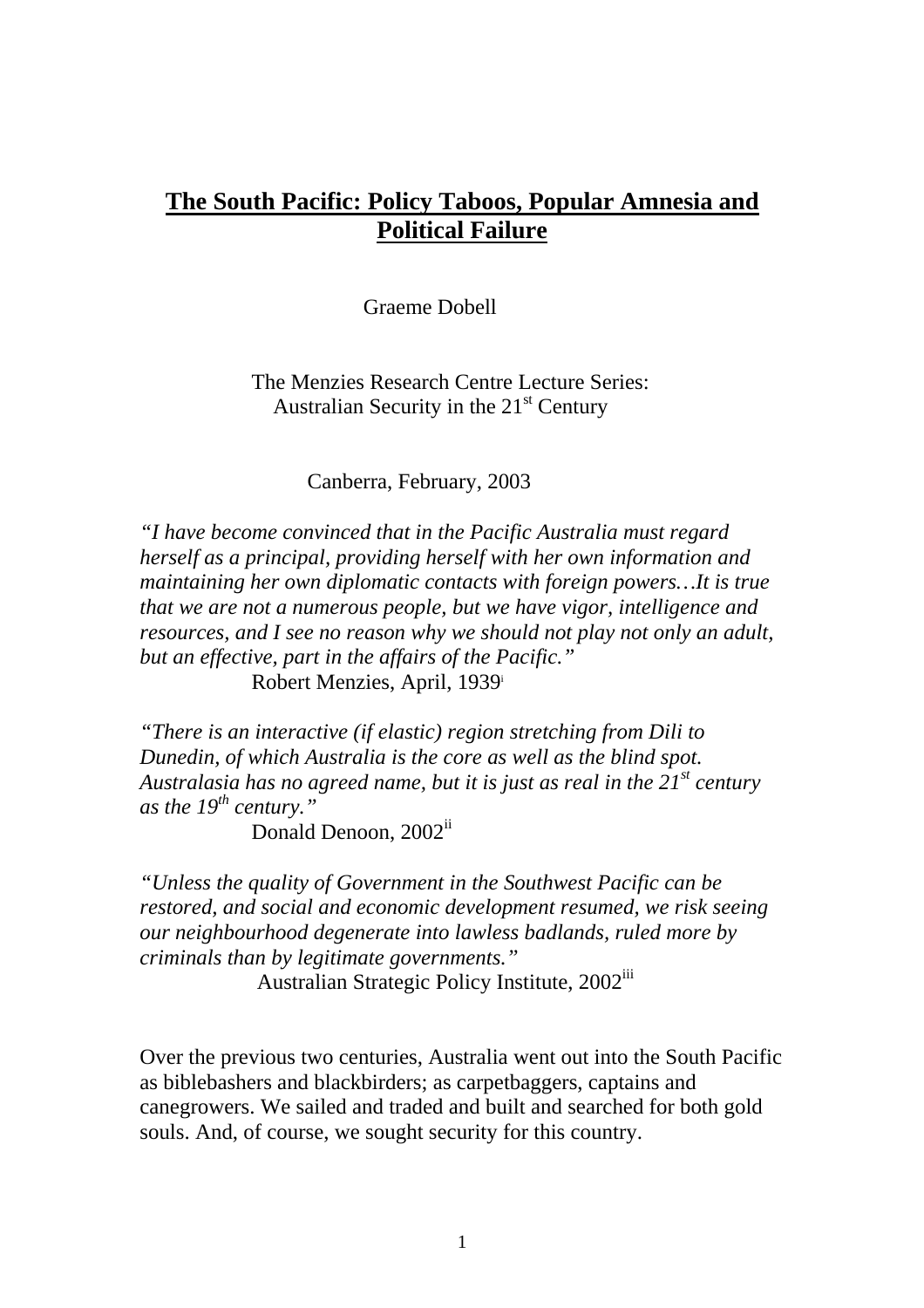If this gathering had happened in 1903, in Melbourne, where Federal Parliament was meeting, or here in Canberra in the climactic year, 1943, the MPs, officials, academics and journalists would have taken as a given the idea that the Pacific is vital to our security. They would, as the chattering classes always do, have easily jumped into an argument about policy taboos and political failure. Where the title of this lecture would have puzzled them – a century or 60 years ago - is in the claim of amnesia, the idea that the Australian community has forgotten about the South Pacific.

I'm certainly not arguing that our politicians, diplomats and defenceniks have taken their eyes of the region; that is a rather silly claim that ignores the more serious charge about Canberra – its inability to think new thoughts, to alter failed policies. We are in a hole, and the only response has been to increase the vigour of the digging. Much of our Pacific policy has been reduced to aid policy. And because our aid is going into failing states our Pacific policy is beset by a sense of failure.

In the Australia that lives beyond this capital, the amnesia about our dynamic and vigorous Pacific history is striking. The colour of our Pacific past is the sharpest of contrasts with this faded popular memory and the almost defeatist mindset here in Canberra. I was struck last year when a very senior person in the Foreign Affairs Department said Australia's objective in the South Pacific is to "cleverly manage trouble." It clearly defines what we face – trouble – but shows blinkered thinking about our ability to act. Surely, even in the darkest realms of realism, we can aim for more than a mere clever handling of decline into chaos.

I come from a craft proud of punchy, alarmist headlines known as "screamers". Yet to describe a Pacific in crisis or a slow-motion disaster on our door step, is merely to reflect what is becoming a regional consensus, almost orthodoxy. The policy makers and analysts talk of lawless badlands and failing states, especially when looking at Melanesia. Our predecessors of a century ago or in the midst of WW2 would be astounded at how calm, how accepting our policy makers are about this prospect. It may be a slow motion disaster but it is still a process of collapse that is happening now, and which has profound implications for Australia's security.

This lecture will argue for Australia to accept its unique role in the Pacific as a great gift, not a burden. We should abandon the strangely defensive posture we have adopted from the day the South Pacific Forum was created. It is time for Australia to lead. We need to understand fully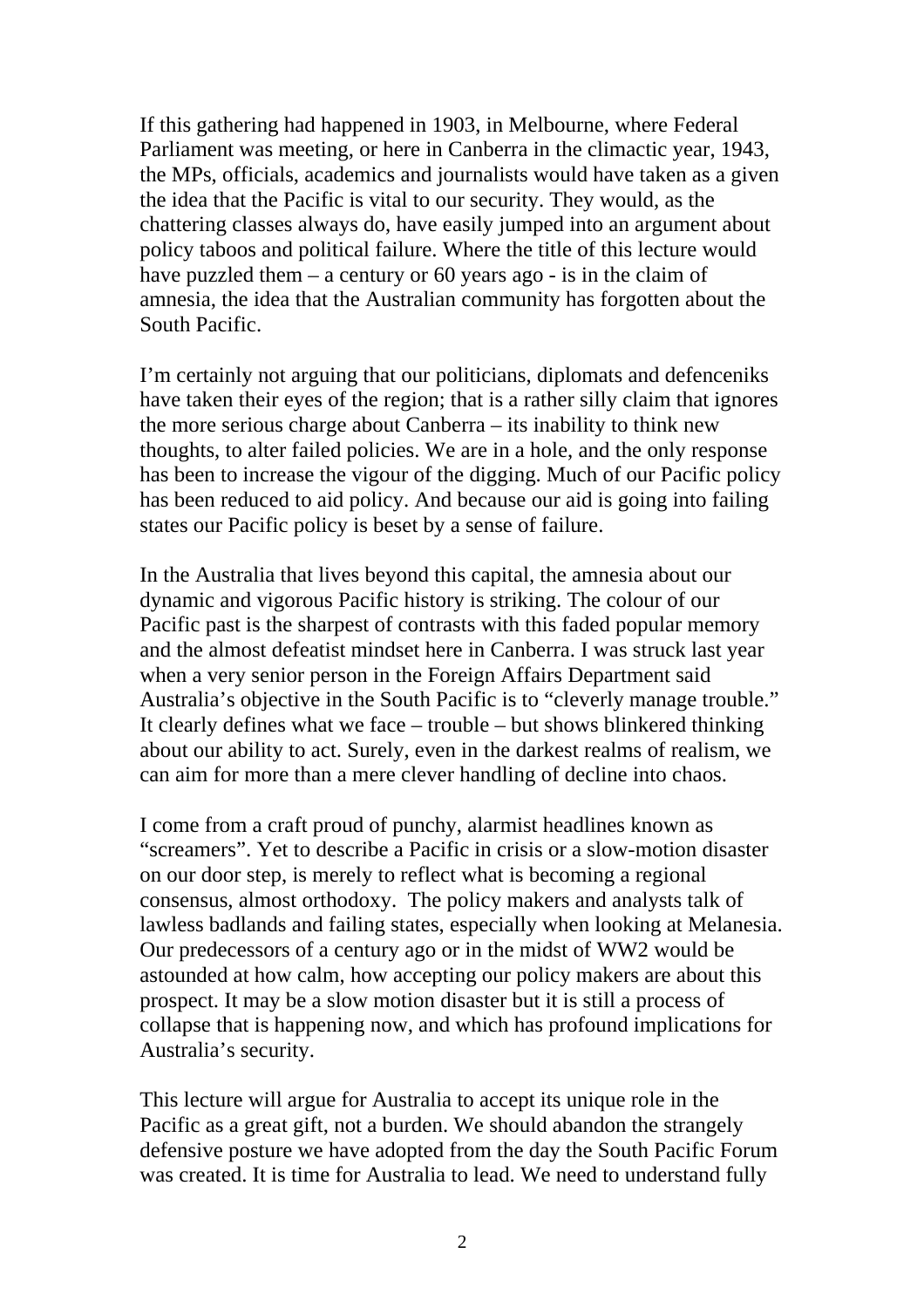the implication of the security guarantees we have already given to the Pacific. And we must match our existing security guarantees with economic guarantees.

The centre piece should be our advocacy of a Pacific Economic Community grouping us with New Zealand, Papua New Guinea, the island states of the Forum, and probably the French territories. In order to create this Community, Australia must first tackle a taboo that has endured for decades – labor mobility from the islands. A special right for Pacific workers is a cornerstone issue. It would be a vital demonstration of Australia's good intent; it has become so important because we have steadfastly refused to make any such special allowance ever since independent nations started to emerge in the Pacific. We should do this as aid-security-economic policy, not treat it as migration. In return, we should demand some real reforms from the Islands; in particular the adoption of the Australian dollar as the currency of the Pacific. Our policy does not need to be soft-hearted, but we do need to show some tough love.

### **POPULAR AMNESIA**

It's extraordinary how little impact our long colonial experience has had on Australian collective memory. A Federal Parliament report on Papua New Guinea judged that Australians were "diffident colonisers who governed with casual practicality and who departed with alacrity and too little care."[iv](#page-21-3) However diffident, Australians seem to have forgotten that we first picked up our colonial role in PNG in 1883 and carried it until 1975. Where today is there any evidence of that association on our streets, in our language, in our cooking, in our understanding of ourselves? There are amazingly few Papua New Guineans in our midst. The 2001 census found only 23,000 people in Australia who'd been born in Papua New Guinea; the Immigration Department estimate is that the great majority of these were born in PNG because their expat parents were working there in the Australian administration. There are nearly twice as many Fijians in Australia as there are Papua New Guineans. $\overline{y}$  $\overline{y}$  $\overline{y}$ 

Of course, part of the trick to being a dynamic, multicultural society is the ability to forget history and move on. So perhaps it's understandable that Australians have conveniently forgotten their 90-year colonial past in PNG and our central role in the Islands. Indeed, Australia sometimes fails to realise that the defining experience for most of our neighbours was not WW1, WW2 or the Cold War; it was the colonial/post-colonial experience. Thus, at the end of the  $20<sup>th</sup>$  century it was possible for an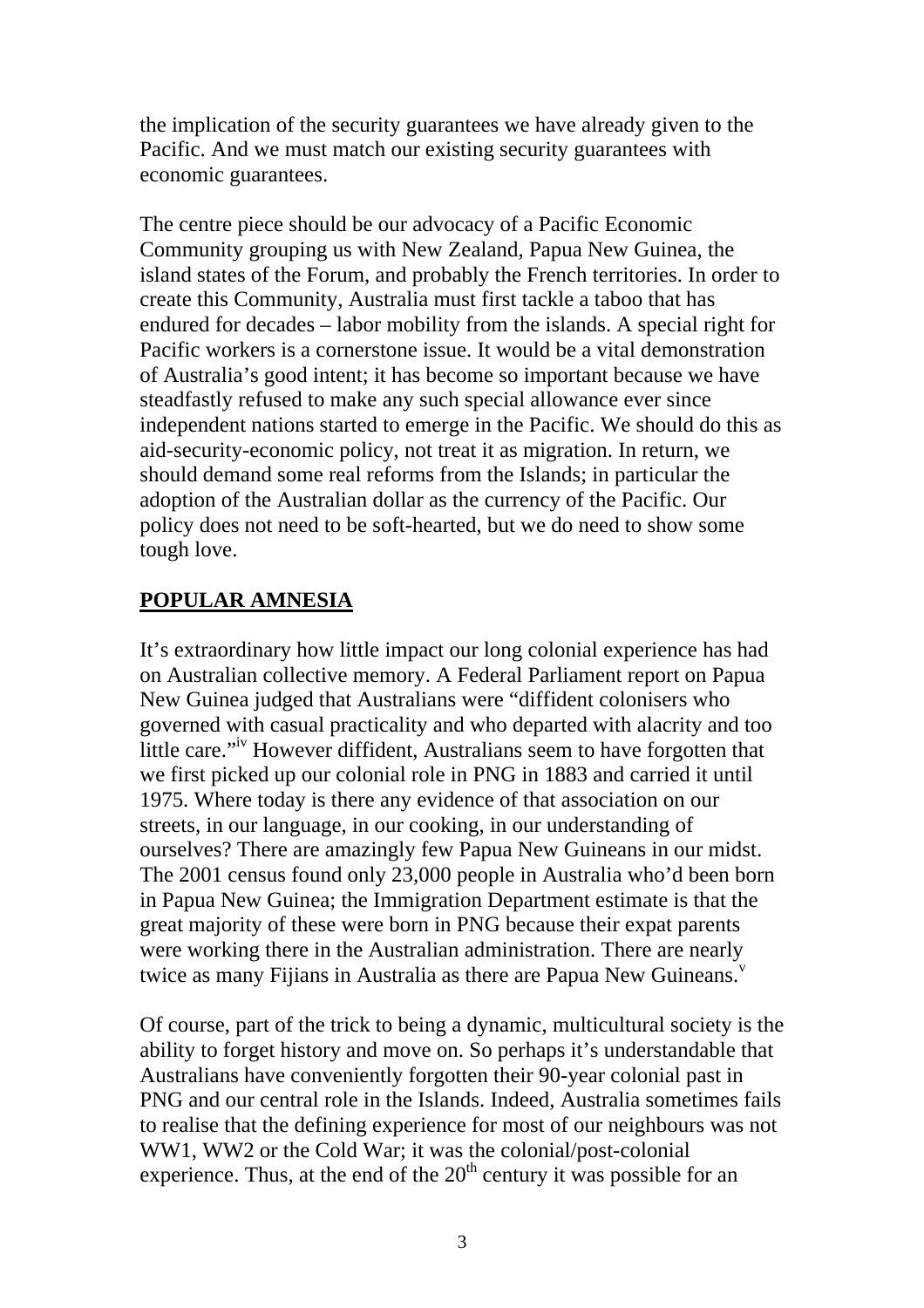Australian financial institution, when re-badging its banking arm, to decide that it would become the Colonial Bank. Perhaps the imagemakers found that Australians associated the name with tradition and sturdy architecture. But what it meant in Fiji is that when approaching the tallest building in Suva, you confront a sign on top of building proclaiming, you guessed it, "Colonial". Very post-modern perhaps, but with more irony than intended, surely.

While the region remembers much more about our roles and us than we do ourselves, we are lucky in how well the region knows us. To make the broadest of unprovable assertions, many in the Pacific quite like Australians. We get a welcome there that is more relaxed and natural than any reception we get in Asia. The Pacific finds us arrogant and ignorant sometimes. But they make some allowances for the biggest kid on the block, and often they know us well enough to forgive us. They fly through here on their way to nearly anywhere else. The small middle class - the politicians, bureaucrats and the business people - come here to shop, to have their operations done, to stash their money, to educate their kids, and to follow rugby.

## **PRAISE THE PACIFIC**

Before this becomes a dark lament about the sad state of the Pacific, it's worth spending a moment to highlight the positives which should both sustain and encourage. I argue that the Lucky Country has won the lottery again – if you had to pick a region of the underdeveloped world where you'd have special responsibility, where else would you pick?

The peoples of the South Pacific – inhabiting an environment which can be as harsh as it is beautiful - constitute nations in the true sense of the word nation. They have clear identities of culture, language, ethnicity and history. There is much to admire and learn from these societies, whatever the failings of their leaders. Often these nation states cannot be regarded as fully functioning economies, as much for scale as development. Now its worth pondering that for a moment: you have all the proper characteristics of a nation state – defined character, culture and boundaries – but you have trouble functioning as a grown up country, instead stuck in some form of permanent adolescence. An inherent tension exists in having all the characteristics of an independent country but having little chance of attaining a 'modern economy' to meet the aspirations of the nation's people. The smaller Island countries have annual cash turnovers no larger than an Australian provincial city.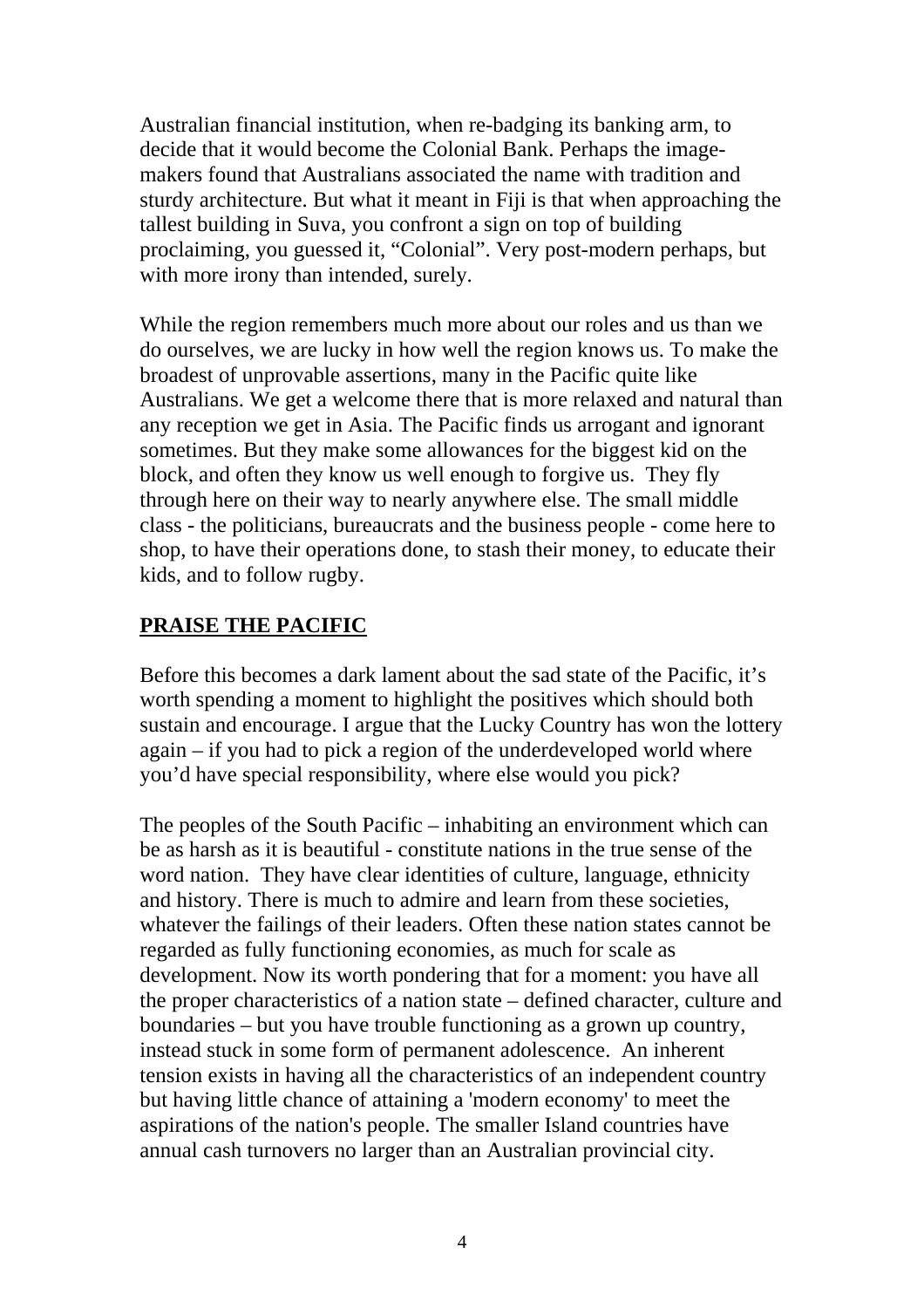We are talking about incredibly new countries (as defined by the West, of course); some with their first generation independence leaders just fading from the scene: Fiji independent in 1970, Papua New Guinea independent in '75, and then four other players very quickly through the rest of the 70s - the Solomons, Tuvalu, Kiribati and finally the creation of Vanuatu in 1980, which was a difficult breech birth involving both French and British parents.

These are classic strong societies within weak states. The family and the village are at the centre. What PNG calls wantoks - language groups or "one talks" - are a social support system that impose great obligations but also provides social and emotional capital through family and extended relationships. In the Pacific, culture can translate as a deep sense of belonging.

The Pacific has been coping with modernisation for centuries. The integration of custom and the West is everywhere you look, especially in the churches. Christianity has been absorbed into the very being of the Islands and reinforces the strong reach of family and village. The Constitution of every Melanesian state except Fiji contains direct reference to the Christian faith.

The blending of Christianity and custom gives a strong flavour to island life. Consider the vision for the future of Vanuatu expressed at the 2000 national summit: "A unified, peaceful self-reliant and democratic nation, upholding the rule of law, Melanesian values and Christian principles."

Christian principles along with the values of Melanesia, Micronesia and Polynesia seem to be a favourable mix for political stability. The political somersaults that have afflicted PNG, Solomons and Nauru should not obscure the relative success of democracy in the Pacific. The Islands have made a better go of transplanting Western democratic forms than any other developing region. Here we have Christian, democratic societies with an admirable commitment to family and clan (although a sometimes) hazier view of the relationship of their village to their state). Australia is usually much more naturally at home in the Pacific than in Asia – and certainly Australian views are more easily and readily accepted.

The jet engine means that Islanders often leave their country for long periods for education and work. The Pacific may have a series of weak governments and ailing economies, but Island societies draw strength from family networks that reach across long distances to provide support and income. Remittances from offshore workers are an important element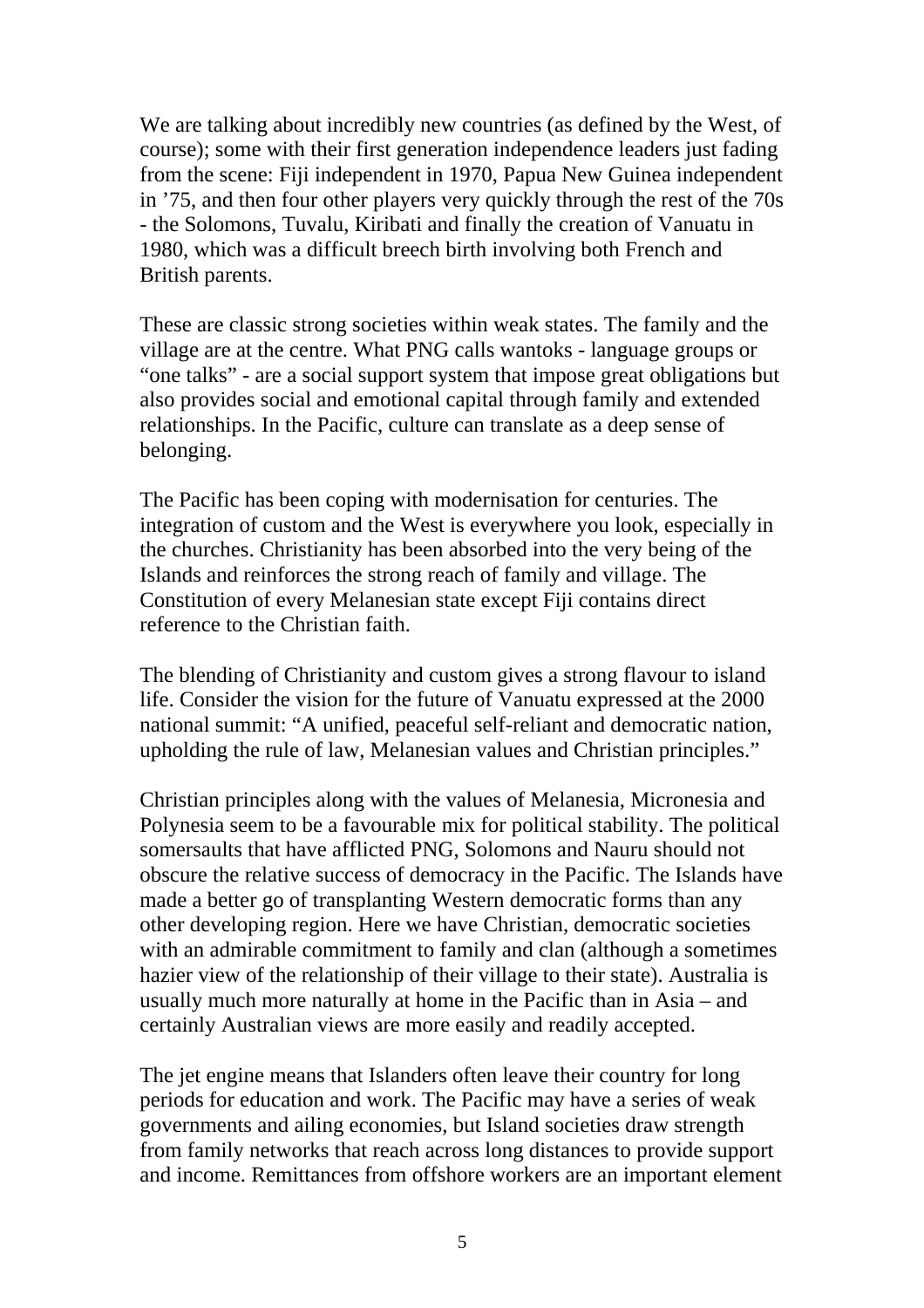in the economic structures of the middle-sized and smaller Pacific economies. The disorder and fragility of some states is counterbalanced by the strength to be found in Pacific peoples. The family is often a powerful economic unit, with relationship networks stretching from Sydney to San Francisco:

This is the positive view we should not lose sight of - citizens straddling an island past and a global future. In Polynesia and, to a lesser extent, in Micronesia, you can have some optimism about this vision. It's in the islands closest to Australia - Melanesia - that the strong societies and cultures have eroded the most. Whatever the continuing vitality to be found in the villages, the larger political and economic systems are sick. Here is the Australian Strategic Policy Institute's assessment of Melanesia at the end of 2002: "Despite our best efforts the continued viability of PNG, the Solomons and Vanuatu as nation states is now uncertain. Their Governments are weak, transient and hard to deal with. Corruption is rife and control over territory is uncertain. Economies are stagnant and law and order is poor. Their ability to resist penetration by outsiders - whether states or non-state entities is almost nil."[vi](#page-21-5)

# **ARC OF INSTABILITY**

The "arc of instability" started off as a polite way to refer to Indonesia, but it is the Pacific part of the arc that has really been living up to the name. Naming the Pacific membership shows the range of problems covered by a catch-all phrase: East Timor, West Papua, Papua New Guinea, Nauru, Solomon Islands, Vanuatu and Fiji.

There are two failed states in the collection. To Solomon Islands, add Nauru. One state has failed because of its poverty, the other because of its inability to handle riches. Both Nauru and Solomons are bankrupt. Both now survive on the charity of donors.

 In the Australian aid budget, this financial year, Nauru gets bilateral aid for the first time. This is extraordinary when you remember that in the 1960s Nauru was the second richest country in the world, worth about two billion dollars divided among about seven thousand people. Today Australian diplomats ponder whether the cheapest long-term option will be to give all 12,000 Naruans an automatic right to come here.

With Solomons, it's hard to know where to start, and certainly where it will finish. This is a state that cannot pay its teachers and nurses. The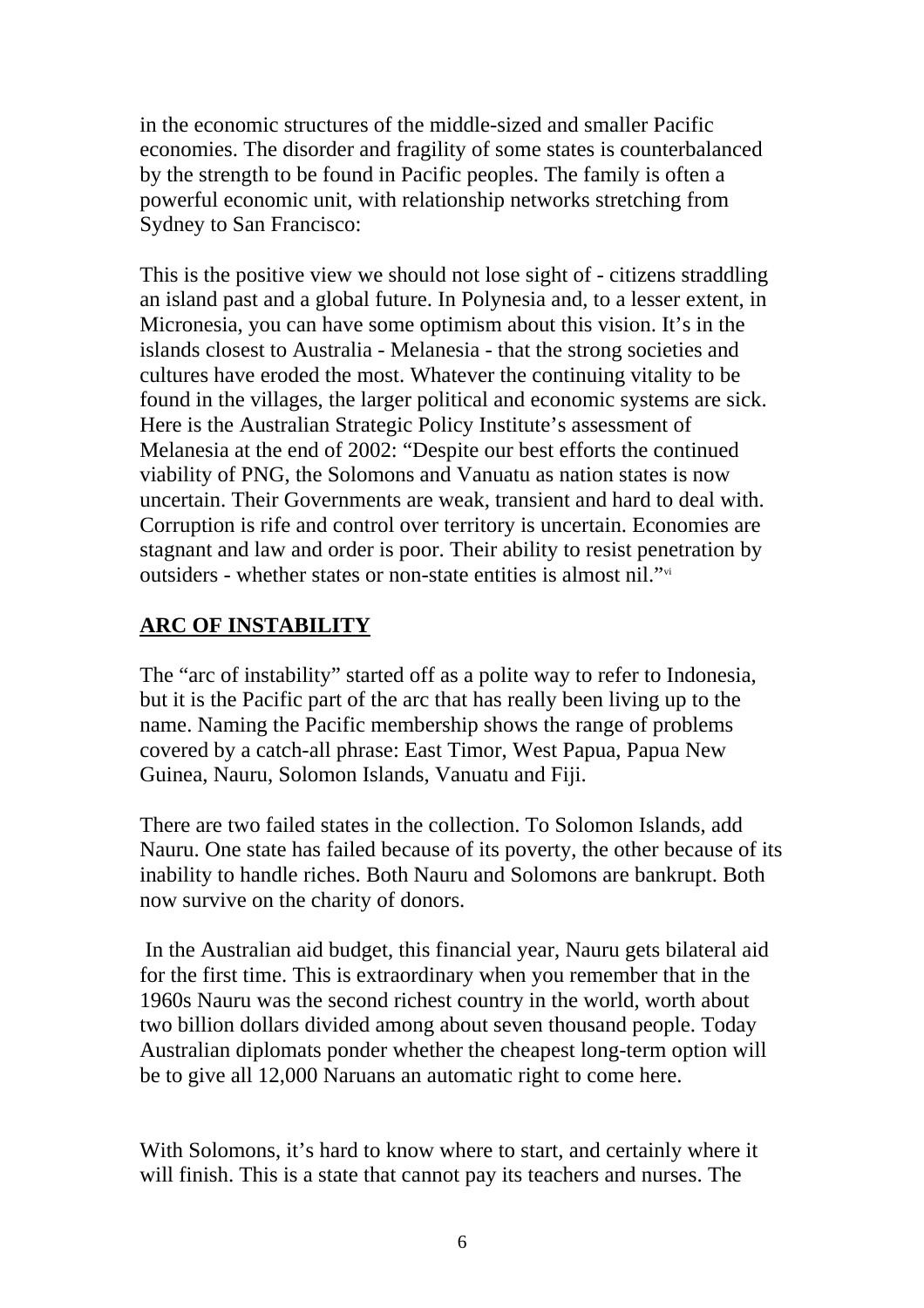World Bank and the IMF virtually refuse to deal with it. Key donors such as Australia and New Zealand are bypassing the central government to ensure that health services reach the people. Melanesian concepts such as compensation have been debased to become a justification for interest groups to hold their own government to ransom. The Australian Strategic Policy Institute suggests that in the Solomons "the collapse of effective government means that there may be no point in trying to work with the national authorities to try to address the problems on Guadalcanal."[vii](#page-21-6)

In East Timor, Australia has acquired another Papua New Guinea, and Timor starts life with far fewer assets than we left with PNG. This is one of the poorest countries in the world. It lost 200,000 people killed to war, starvation and disease in the 15 years after the Indonesian invasion. The traumas will take a long time to heal. Our actions in helping bring East Timor to life mean that we are now the de facto guarantor of its existence. Remember, we were ready to go to war with Indonesia in 1999. If an Indonesia submarine nosing around Australia's ships going into Timor had been just a little more aggressive in those first tense days, that war might have started at sea The catastrophic consequences of such a "Belgrano" moment for Indonesia and Australia recall a Sergeant-Major's truism: "No matter how bad things look, just remember they can always get worse." More than we have had to in PNG, our role and interests in East Timor will always have to take account of the third player, Indonesia.

When we look at Papua, formerly Irian Jaya, we must hope fervently that Indonesia takes the right lessons from Timor. Unfortunately, some in Jakarta think Timor shows what happens if you ever relax the iron grip. We must pray that the peace process in Aceh works and some of the same medicine can be applied in Papua. There's not yet much pressure on Australia's Papua mantra: we strongly support the territorial integrity of Indonesia. But as Timor shows, the real pressure comes not from guerillas in the hills but from the younger, educated, independence activists who can communicate with the outside world. When the activists send 50 minicams (digital movie cameras) out into the Papua bush and villages with orders to get dramatic footage of Indonesian brutality, that's when CNN will start to take notice.

If Solomons is failed, then Papua New Guinea is dysfunctional. Last year's election shows the Highlands have become badlands where the gun rules. And before we get too sanctimonious about that breakdown, remember that Australian smugglers and Australian marijuana smokers have had a large role in transforming the Highlands - the "Gold" flowed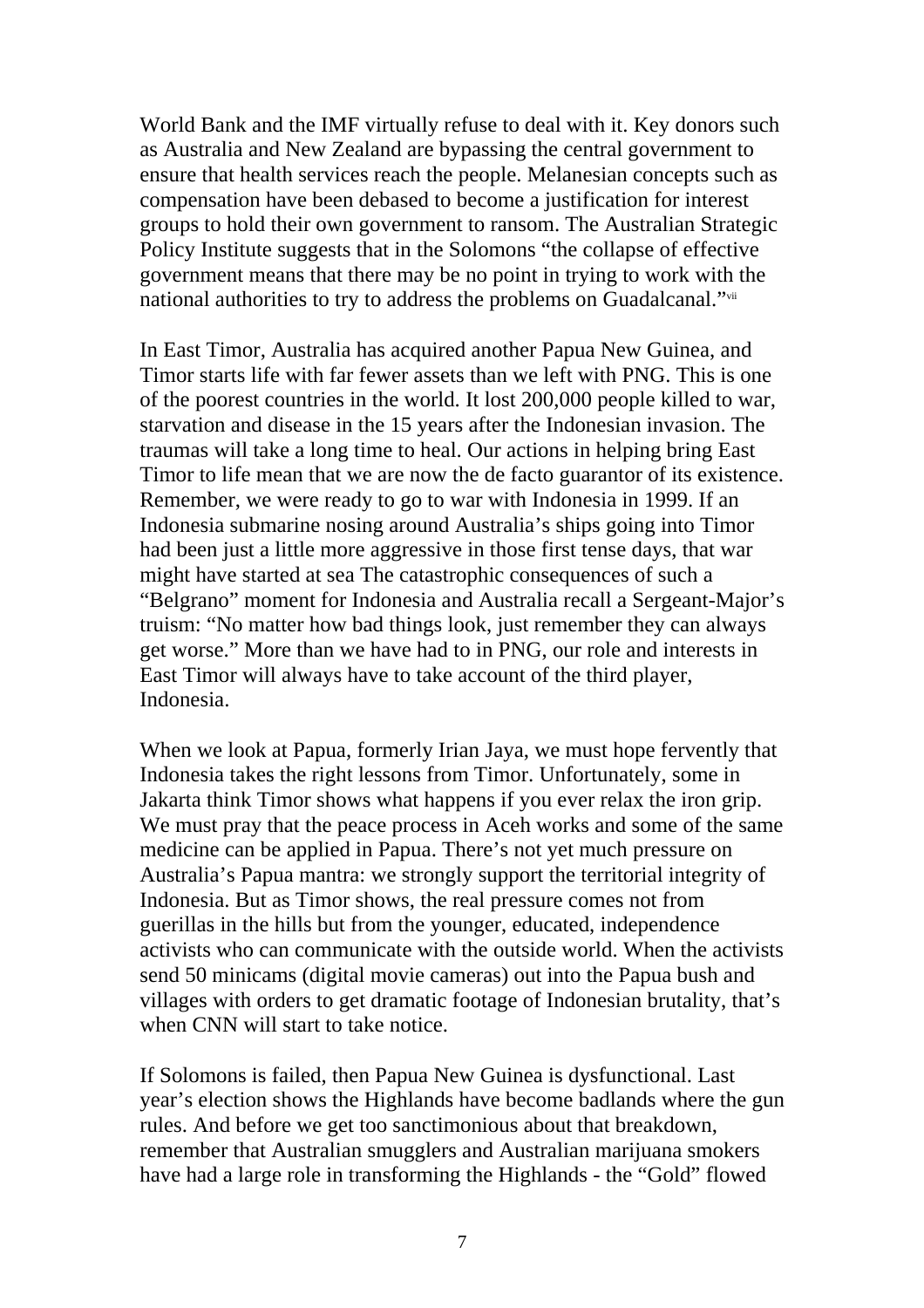south to Australia and high-powered rifles and shotguns flowed north. The weapons have transformed the level of violence involved in crime, tribal rivalry and the act of voting.

Let me add just one new dimension into the volumes written about the problems of PNG. Go to the AusAid web site and read the report on the HIV-AIDS epidemic. AIDS could decimate PNG's population, crippling its government and economy.<sup>[viii](#page-21-6)</sup>

Imagine walking down a street in a city or a country town, knowing that four out of every ten adults you meet could die of AIDS. That is the worst-case scenario for Papua New Guinea. The HIV-AIDS epidemic building in PNG has many characteristics in common with Africa. Like Africa, in PNG the disease is sexually transmitted through multiple partners. It's a heterosexual disease -- half of the victims are women. The current estimate is that 0.6 percent of Papua New Guinea's adults have HIV or AIDS. The conservative consensus is that for every one known case, there could be four unknown cases. But the real ratio could be 20 unknown cases for every one that's been detected. There's little testing in PNG and AIDS deaths are often recorded as being due to TB or pneumonia.

Because of the similarity with the African experience, the study did three projections of the impact of the disease: a low impact scenario based on Kenya, a medium estimate using South African experience and a high impact scenario using Zimbabwe. On the low projection, PNG will lose 13 percent of its adult population by 2020 - about 45-thousand deaths. On the mid course, PNG loses more than one-third of its potential adult population -- one hundred thousand deaths. And in the worst case, PNG loses 37 percent of the adult population it would otherwise have by 2020 - meaning the deaths of 124-thousand people. The African experience demonstrates that AIDS hollows out institutions because of the impact on middle class urban dwellers. The disease is one more factor that will weaken governance in PNG.

Vanuatu looks good only because of what's around it. I did an interview recently with a deputy director general of AusAid where she talked on the record about the dangers that Vanuatu could be where Solomons was only two or three years ago. Vanuatu has the same potential for conflict because of social pressures, rising expectations, corruption and the gap between rich and poor. So Australia's aid bureaucracy sees Vanuatu as a threshold failed state.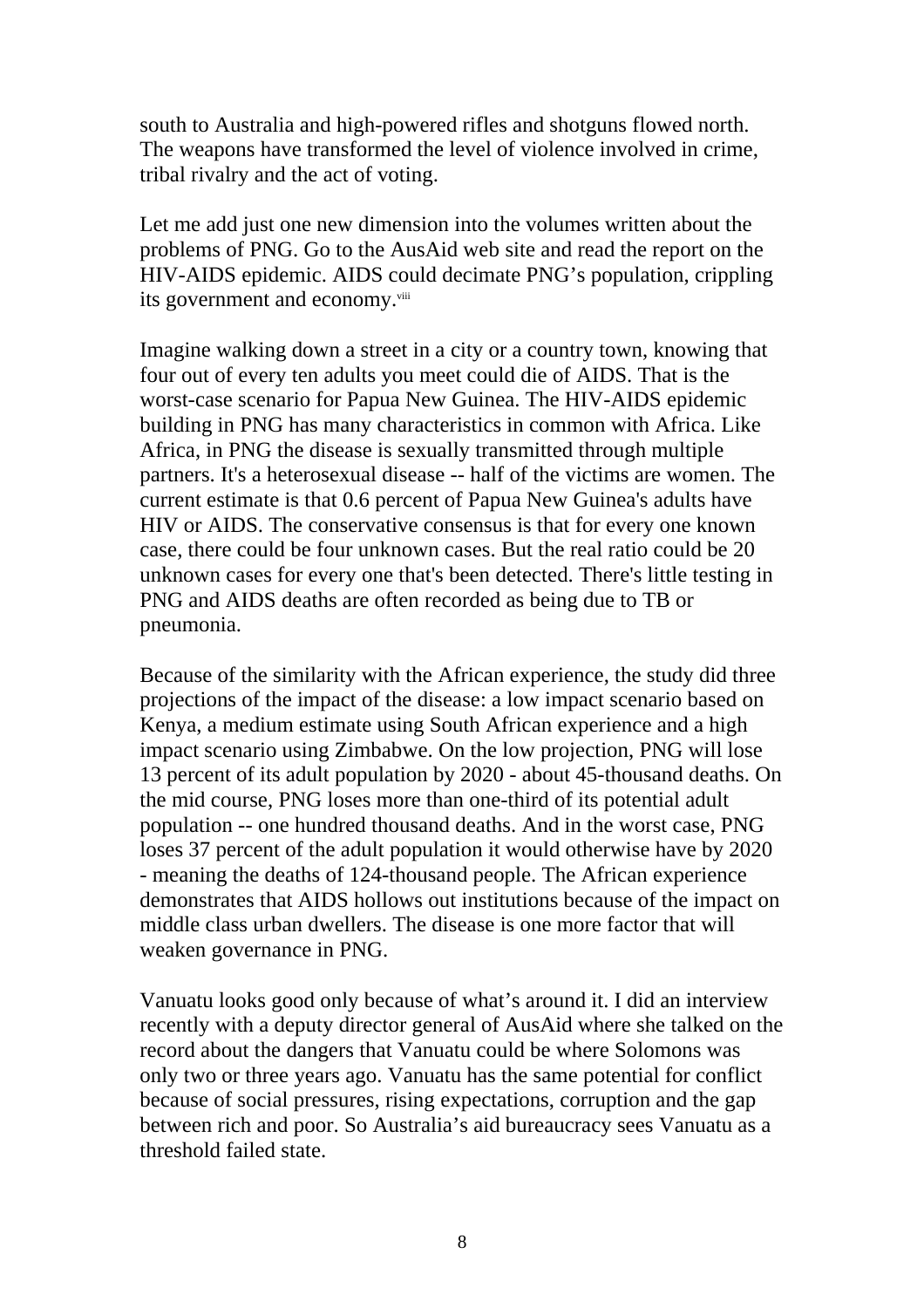Fiji should be the large economy at the centre of the Pacific that is the economic driver and model for the rest of the region. Instead, Fiji's sluggish performance since independence in 1970 has hobbled its own development and given no help to its smaller neighbours. Fiji's GDP growth from 1970 to 2001 is classified as "very low" – only 124 percent for the period, or 2.6 percent average annual growth. Real per capita income grew even more slowly – a mere 44 percent over the three decades (1.2 percent annually). The highest GDP growth was in the five years immediately after independence. ix

You can make an argument that Fiji's greatest problem is not ethnic tensions but the culminating effect of poor growth. Fiji often looks to Malaysia for justification for special policies to help ethnic Fijians. The more instructive view is of how strong economic growth in Malaysia has provided a balm to sooth possible ethnic conflict. A stronger Fijian economy would mean less squabbling over the division of the pie and the reduction of the brain drain. The obvious link between stability and economic growth is worth bearing in mind as we look at the security guarantees Australia now offers the Islands.

#### **SECURITY GUARANTEES, MORAL DILEMMAS AND EXIT STRATEGIES**

Australia has evolved a set of security guarantees - formally stated and informally expressed - that cover virtually the whole of the South Pacific. We have moved from a Cold War policy of strategic denial to one of explicit security guarantee. And the Australian Defence Force has created doctrine and bought equipment to be able to give military effect to those promises. But more broadly, I suggest, Canberra has not thought through the real implication of the burden that our policy proclaims us as ready to carry; particularly because we face an era when we are going to have to deliver on those promises. The promissory notes are coming due.

The policy divide is illustrated by a simple drive down Kings Avenue, outside this building. At one end of Kings Avenue sits the Defence Department, which promises to go to war to protect Island Governments from both internal and external threat. At the other end of the Avenue sits Foreign Affairs, which thinks all we have to do is to be smart and sensitive in the diplomatic management of decline. And both ends of the street are reluctant to acknowledge how much the idea of "security" has expanded in its international definitions.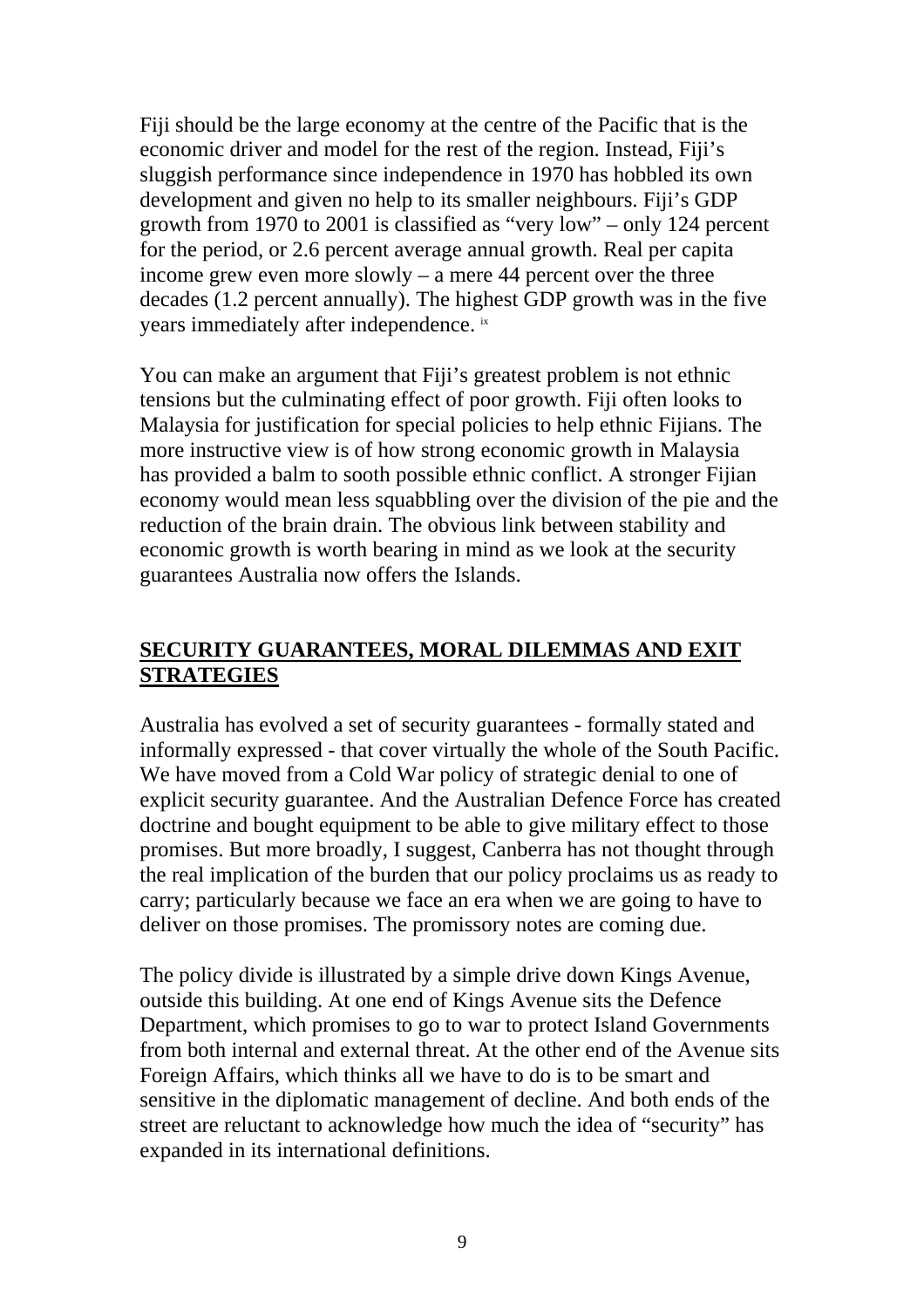I suggest our security guarantees, to be meaningful, have to extend to ideas of personal security, social stability and - whisper it gently economic security.

Our interests in the Pacific also reflect our self-interest. The Islands lie across trade routes and approaches to Australia's major population centres along the east coast. Those lines through the Pacific reach out to Japan, the United States, China and South Korea. The tribal memories of Australia's defence planners mean there will always be an echo of the island-hopping war against Japan in looking at the South Pacific: "An unfriendly maritime power in the area could inhibit our freedom of movement through these approaches and could place in doubt the security of overseas supply to Australia of military equipment and other strategic materiel."<sup>[x](#page-21-7)</sup>

One of the unremarked elements of the Howard Government's strategic vision has been the way it has expanded and formalized our defence commitments in the South Pacific. One reason it has been unremarked is that there is a bipartisan consensus. This Government has merely put the defence flesh on the Antipodean Brezhnev Doctrine that Gareth Evans proclaimed with his 1989 statement on Australia's Regional Security. The Labor Foreign Minister set out the rationale for the use of Australian military force in the South Pacific in "unusual and extreme circumstances", while disavowing any intention that Australia should be a political or moral arbiter in the region $x$ <sup>i</sup>. (Such disavowals always remind me of Henry Kissinger's line that when a state denies it intends to take a course of action, it is signaling to others that it has the capacity to take such action if it wishes.)

The Howard Government 1997 Strategic Policy and the 2000 Defence White Paper have made an explicit commitment to a network of military guarantees covering not just Papua New Guinea but the whole of Melanesia.

The '97 Strategic Policy marked a significant moment of what the military call "map creep" – the tendency of leaders to put their hand on the map and keep pushing out the boundaries of action. Australia was capable of "exerting considerable influence" in the South Pacific and its objective would be to "maintain our position as the country with the strongest strategic presence in this region". Australia's interests in PNG were described as "especially compelling". The 1987 Joint Declaration of Principles with PNG expected that "Australia would be prepared to commit forces to resist external aggression against PNG". The security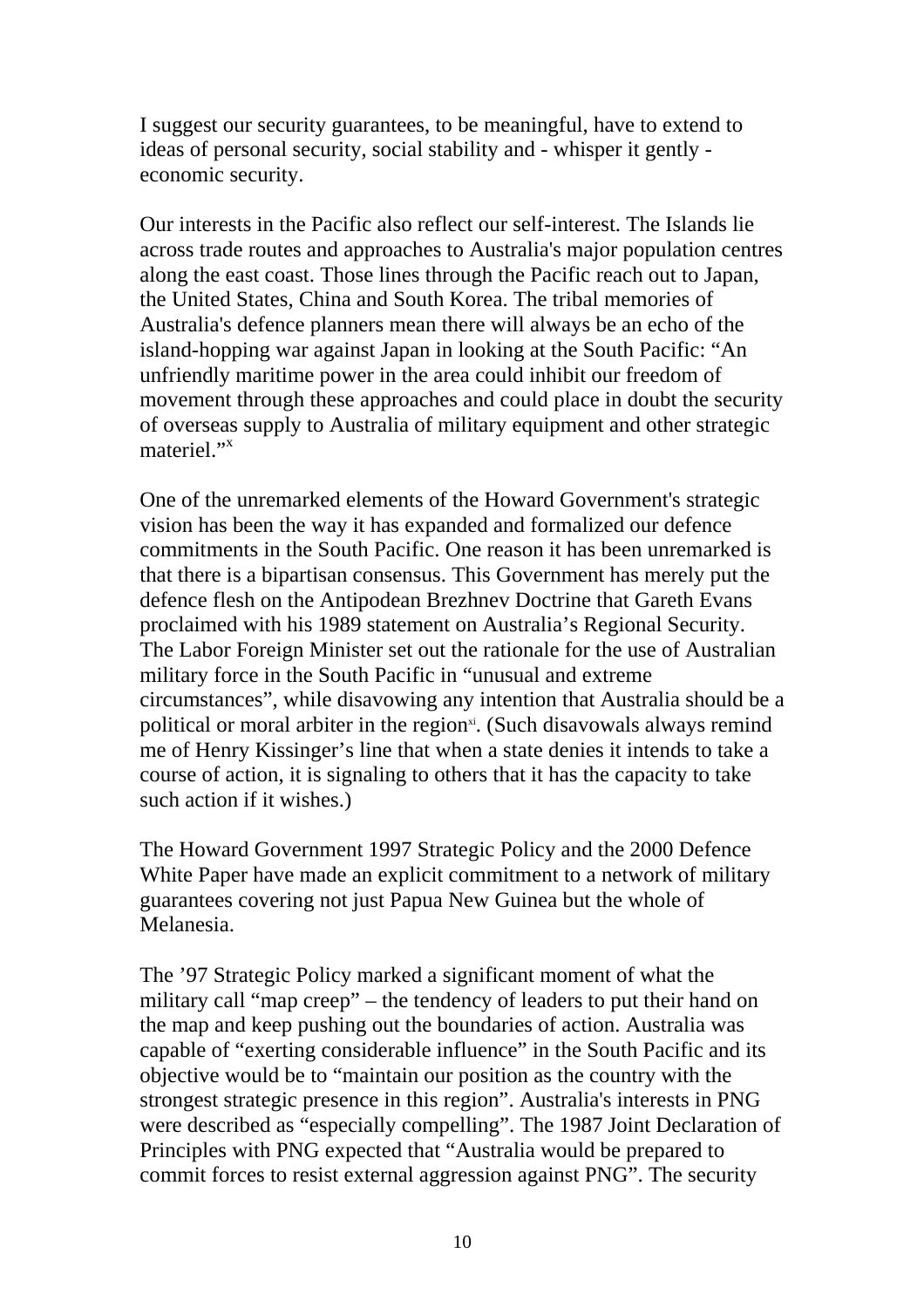considerations that applied to PNG were also relevant to "defence relationships and objectives in the Solomon Islands and Vanuatu and, with less force, to other more distant Pacific Island countries".

Having elevated Solomons and Vanuatu to share a treaty pledge with PNG, the Strategic Policy then offered military backing to the other islands to deal with external threats or civil disruption. Australia could be called on "to provide substantial support to South Pacific countries" if they faced the "breakdown of law and order". Australia's approach to the security of the whole South Pacific "should recognise that any attack on them - or penetration by a potentially hostile power - would be serious for our security and that, as with PNG, we would very likely provide substantial support in the unlikely event that any of them faced aggression from outside the region."<sup>[xii](#page-21-9)</sup>

The 2000 White Paper repeated the intention to be the region's key strategic player: "Australian interests in a stable and secure Southwest Pacific are matched by significant responsibilities as leader and regional power. We should be very likely to provide substantial support in the unlikely event that any country in the Southwest Pacific faced substantial aggression."[xiii](#page-21-10) Having just seen Fiji and Solomon Island fall over, the 2000 White Paper was not so brave as to repeat the previous promise of substantial support to deal with the breakdown of law and order.

The evolution of policy statements over the past 15 years mean Australia has offered formal defence guarantees covering all of Melanesia and we now say that our response in the rest of the region could be commensurate with what we would do in PNG. Our separate alliances with the United States and New Zealand stretch the guarantees even further. Through New Zealand, we are associated with the explicit defence of Cook Islands, Niue and Tokelau; and the US relationship does the same for us in Micronesia.

Our actions in East Timor in 1999 demonstrated our willingness to go to war there - so mark that down as a firm de facto guarantee. And by pumping 20 million dollars into Nauru last year we have taken on the role of the last-gasp guarantor of the existence of Nauru as a functioning state.

To its credit, the ADF reads its own documents and has sought to create the muscle to meet Australia's promises in the Pacific. Australia has put in place a network of national maritime surveillance and communications systems, backed by long-range maritime patrols by RAAF Orions. The program of regular Orion missions into the South Pacific was started in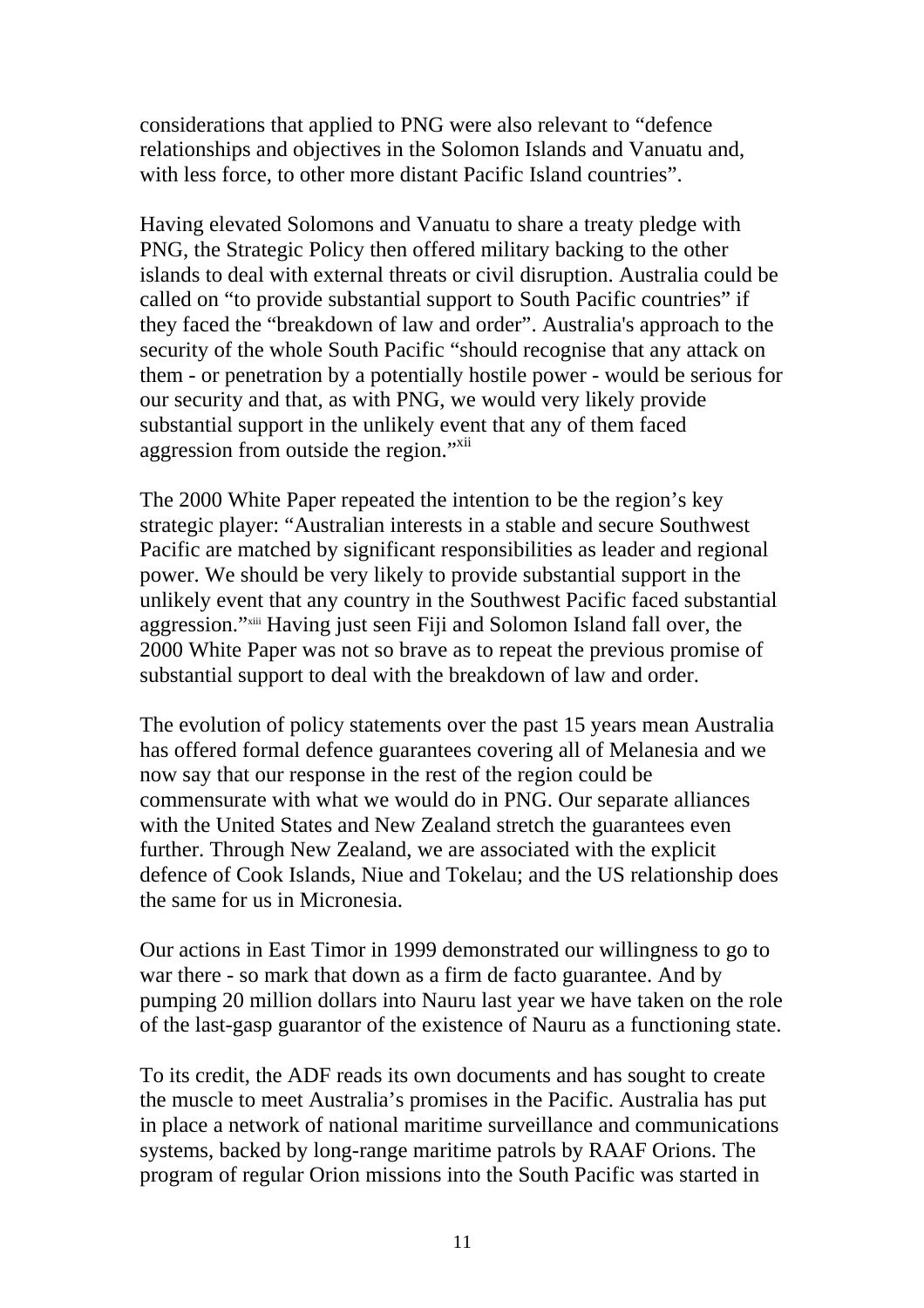1983, the same year Australia announced its largest-ever security project for the region - the Pacific patrol boats.

Australia has built and supplied the Pacific patrol boats for Island governments to police their 200-mile economic zones and still pays for much of the repair and running costs of the boats. Twenty-two of the boats were given to 11 Island governments. The Defence Department viewed the project as an "outstanding success".<sup>xiv</sup> The program has inserted another important player into the small policy elite of Island governments - the Australian naval adviser who helps run the patrol boat. More than 70 Australian Navy officers and technicians are seconded to serve on the boats throughout the region. As the existing patrol boats reach the end of their 15-20 year life span, Australia is to provide replacement boats to extend the scheme for another two decades.[xv](#page-21-9)

The ADF took some hard lessons from the dangerous, high seas farce that befell its effort to deploy by sea after the first Fiji coup in May, 1987. The military was ordered to prepare to evacuate Australian citizens if civil order broke down because of the Rabuka coup. The resulting plan called for the evacuation over four days of the estimated four thousand Australians in Fiji. Planners also anticipated requests to help evacuate Japanese, US and British citizens in  $\overline{Fiji}$ .<sup>xvi</sup> All the scenarios for evacuation assumed the cooperation of Fijian authorities, including the Fijian military, which had staged the coup. The 120 men from the Operational Deployment Force were thus told to leave behind larger weapons such as machine guns as they boarded Navy ships for Fiji. A report to Federal Parliament judged that "the logistic difficulties experienced by the ADF in preparing for departure for Fiji were significant enough to warrant a complete review of procedures".<sup>xvii</sup>

While the evacuation was not needed, the experience of getting a force to sea and heading for Fiji has certainly influenced Australian military planning. Naval helicopters could not lift Army Land Rovers. And the transfer of troops at sea in a high wind from the heavy landing ship TOBRUK to other Navy ships caused frayed nerves and tensions in Army-Navy relations. Three helicopters became unserviceable and a fourth lost control and carried out a heavy landing onto the deck of TOBRUK.<sup>xviii</sup>

Australia decided it had to equip the Defence Force to operate, in strength, anywhere in the South Pacific. It was a slow process but we got there eventually. Australia modified two United States tank-landing ships to operate as helicopter support ships. The KANIMBLA or MANOORA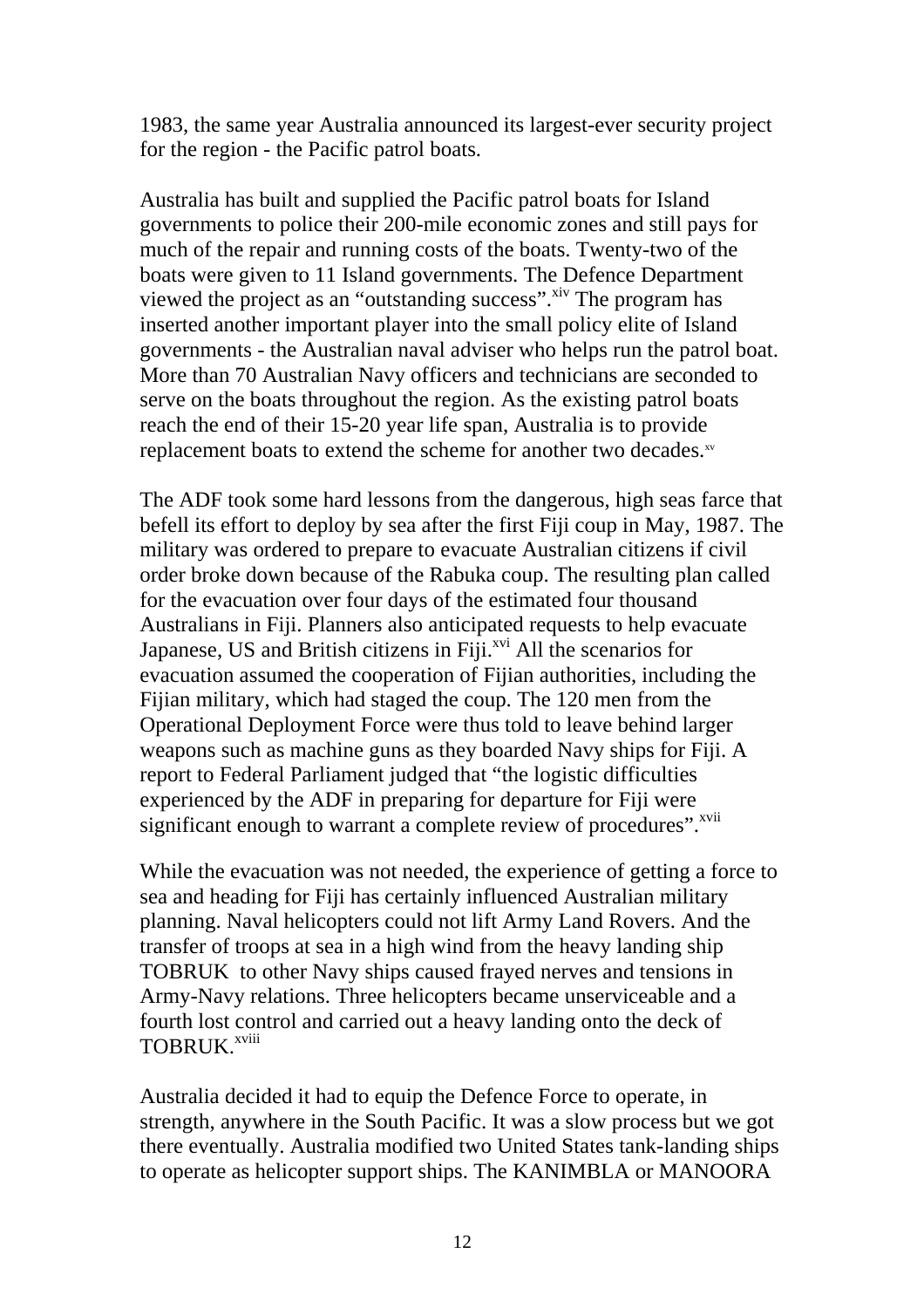have entered Australian consciousness for a range of other reasons. But the Pacific purpose for which they were created involves the capacity to embark an Army battalion, to operate three helicopters from the flight deck and carry four other helicopters.

The Australian diplomat and analyst, Stephen Henningham, said the helicopter support ships will give Australia much greater flexibility and control in any intervention in the South Pacific. The KANIMBLA or MANOORA anchoring off an Island capital may not convey the same aggressive message as the arrival over the horizon of a major combat ship. Henningham said a helicopter support ship can operate as a secure offshore command and communications centre not subject to the same pressures as a headquarters established on land: "The more benign presence of a single helicopter support ship could be used to allay fears of interventionism and promote co-operation with the local authorities. In many scenarios it would be less intrusive, and hence less politically difficult, to operate from a platform offshore instead of being obliged to establish an on-ground headquarters and operations centre."xix

Australia has more ability than ever before to project military muscle into the Pacific. What is lacking is the broader thinking to relate our security guarantees to other instruments of policy – especially the need to match our security guarantees with effective economic guarantees.

 We have to contemplate the reality that we are going to have to start delivering on our promises. For instance, we should be developing a stage below military intervention, involving the Australian Federal Police. In many instances it will be less provocative (and cheaper) to use civilian police than soldiers. As our commitment to Bougainville has lengthened, perhaps we should have lifted the number of AFP personnel involved in the unarmed monitoring, and cut back defence personnel. The security help we offer the Pacific should have a police dimension, and the AFP needs to be trained and staffed accordingly. Island governments may be able to invite in civilian police where soldiers, even unarmed, would not be acceptable. We should learn some lessons from the horrors that confronted AFP officers serving in East Timor during the preparation for the UN independence vote in 1999. $^{xx}$  The moral is not to withhold police help, but to factor a continuing Pacific role into police numbers and planning.

Australia has to contemplate the moral dilemma in its security promises. The usual economists' rendering of a moral dilemma is that it's dangerous to give financial guarantees or save people from bad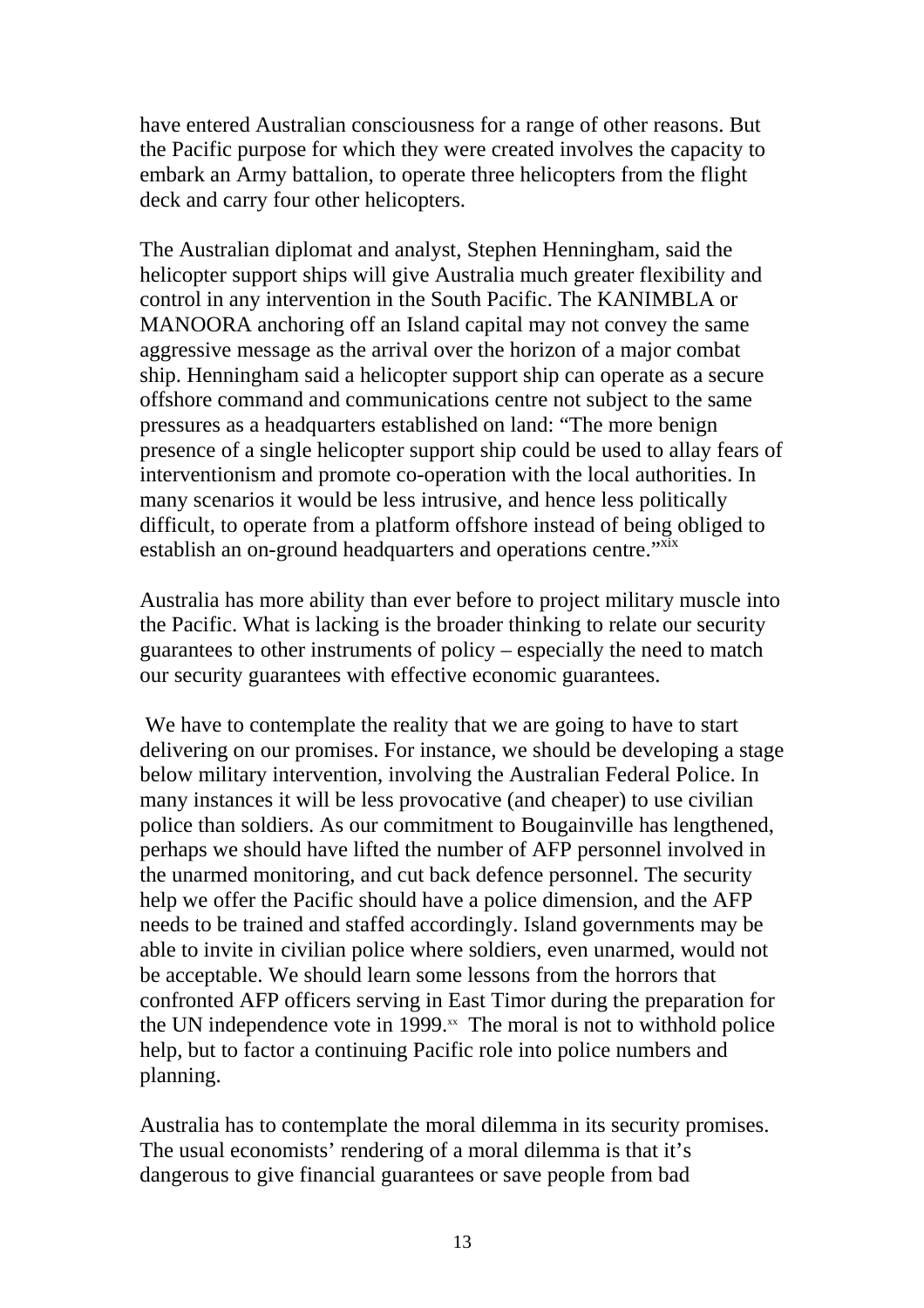investment or spending decisions; the fact of a guarantor-of-last-resort encourages ever-riskier gambles because of the confidence that there'll be no major penalty. Some of the behaviour of PNG's leaders over the years betrays a view that, ultimately, Australia will be there to pick up the pieces. Indeed, New Zealand's evolving view that it doesn't need an Air Force or a Navy is related to a quite rational judgement that any enemy will have to get past Australia to reach the Kiwis. And if the New Zealand Army is going off shore, like as not the Australian Navy and Air Force will be going in the same direction.

If we proclaim our willingness to take action, there will be consequences in the behaviour of others. But the real moral dilemma I see for Australia is that we have not thought through all responsibilities that flow from the security promises that we have made.

The issue of "exit strategies" takes us to the heart of some of these tensions. America gave us the term "exit strategy" in the post-Vietnam era; the idea is central to the doctrine first associated with President Reagan's Defense Secretary, Caspar Weinberger, and then given even further prominence by one of Weinberger's aides, General Colin Powell. To avoid another Vietnam quagmire, there must be a defined exit strategy as the military goes through the front door. It is obviously an important tool to force politicians to face hard decisions (although American military exits seem to be a long time coming in Bosnia, Kosovo and, now, Afghanistan).

Australia has adopted the exit strategy test in the South Pacific without identifying some of its flaws. For instance, America never seems to have bothered with an exit strategy for its relations with neighbours such as Mexico or Canada. Why does Australia, by contrast, try to use the term in dealing with its neighbourhood? AusAid seeks end points/exit points in all its programs in the Pacific, as if one day we will walk out. And the exit strategy taboo, I suggest, was part of the mental furniture that tripped us up in dealing with Solomon Islands.

When the Solomon's Government called Australia early in 2000 and asked for 50 police to be sent to help maintain order in Honiara, the request was denied. Canberra could see no exit strategy for such a commitment. A few months later the worst happened and Solomons fell over the brink. That demand for an exit door before making a commitment is going to cost us dearly. In a couple of years, our aid has trebled to \$36 million – and there are now foreign police pledged to help stabilise Solomons, although they are New Zealanders.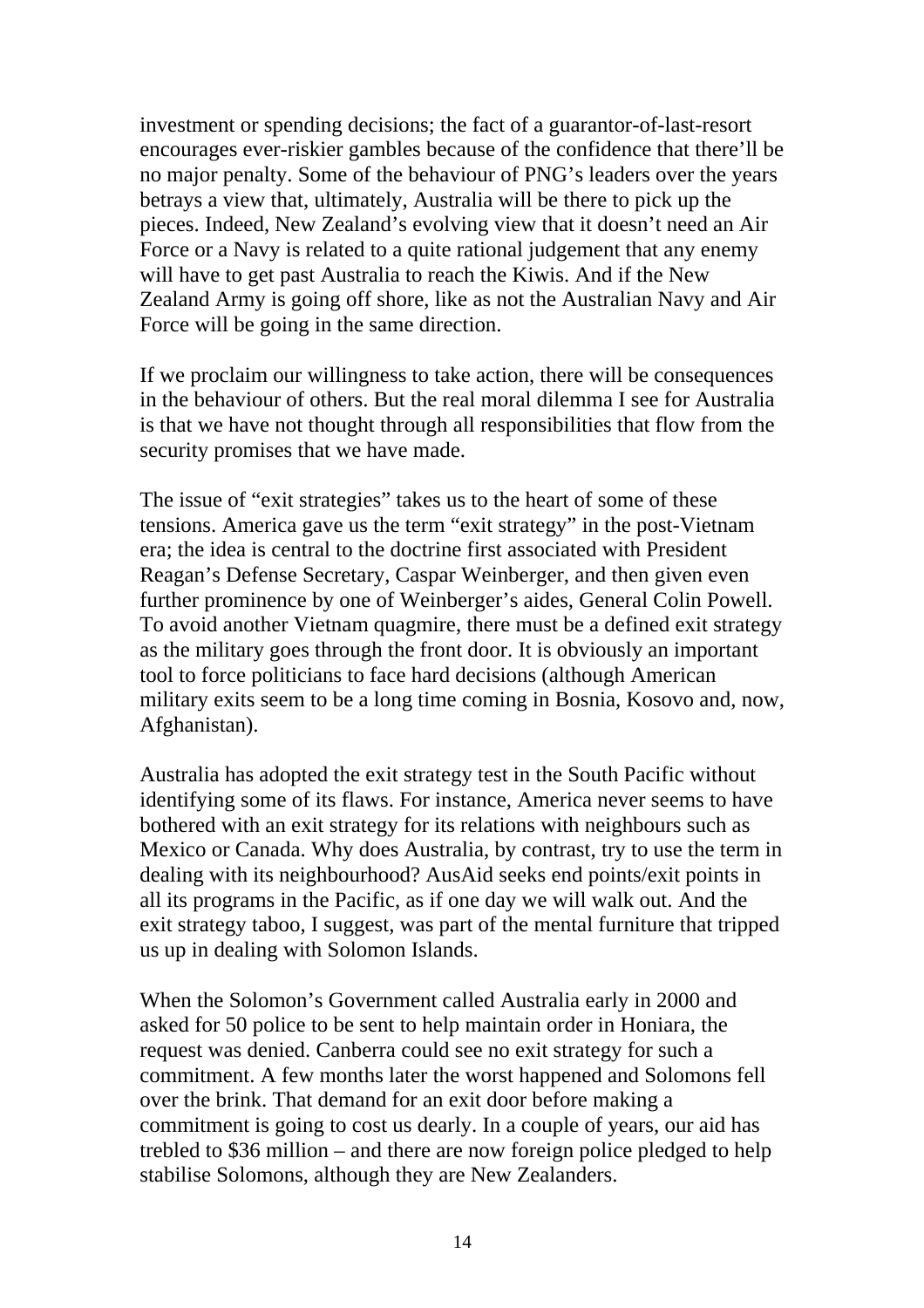After the chaos broke out, we saw another manifestation of the exit mentality when the Australian Navy was sent to Honiara to evacuate all Australians and other foreign nationals. In private, some in Foreign Affairs will now confess that this evacuation was not our finest hour in the region. Certainly the safety of Australians must always be the first priority. But the offer of a couple of the Australian banks to charter a jumbo jet to take out wives, family and non-essential staff had been declined in favour of the much more high profile military action. This seemed to be the act of a Western power pulling out of a troubled colony and sailing back to Europe. The Australian decision completed the job of gutting the economy that the local fighters had started. We shipped out the experts vital for the Solomon's economy (some of whom have never returned) and sent the message to the rest of the world that the Solomons was closed for business.

When the call came for Australian police early in 2000, what happened to the Strategic Policy promise that we would provide "substantial support" to deal with the breakdown of law and order? Why was Canberra's policy priority the exit strategy, not fulfilling our security guarantees? To get the answer right in future will involve linking our security promises to economic guarantees of equal weight. Australia needs to start talking in terms of community and people rather than aid and exits. We will be held responsible for Pacific failure, no matter how much we plead that they are sovereign states. The international consensus is moving away from the norms of sovereignty (and exits) towards the right of humanitarian intervention, nation building, regime change and enforcement of international obligations; make your choice, depending where you sit on the political spectrum.

### **PACIFIC COMMUNITY AND PACIFIC PEOPLE**

A group of PNG MPs, led by John Guise, traveled to Canberra in 1966 as a Parliamentary Select Committee to get an idea of Australia's intentions: would Australia really consider the option of integrating PNG into the Commonwealth? The phrase at the time was the idea of PNG as "the seventh state". This meeting in a small committee room in the old Parliament on April 18, 1966, is the date that marks the start of PNG's dash for independence - self government came seven years later and full independence arrived nine years later. The only problem was that the Australians didn't realise what their PNG guests took from the talks.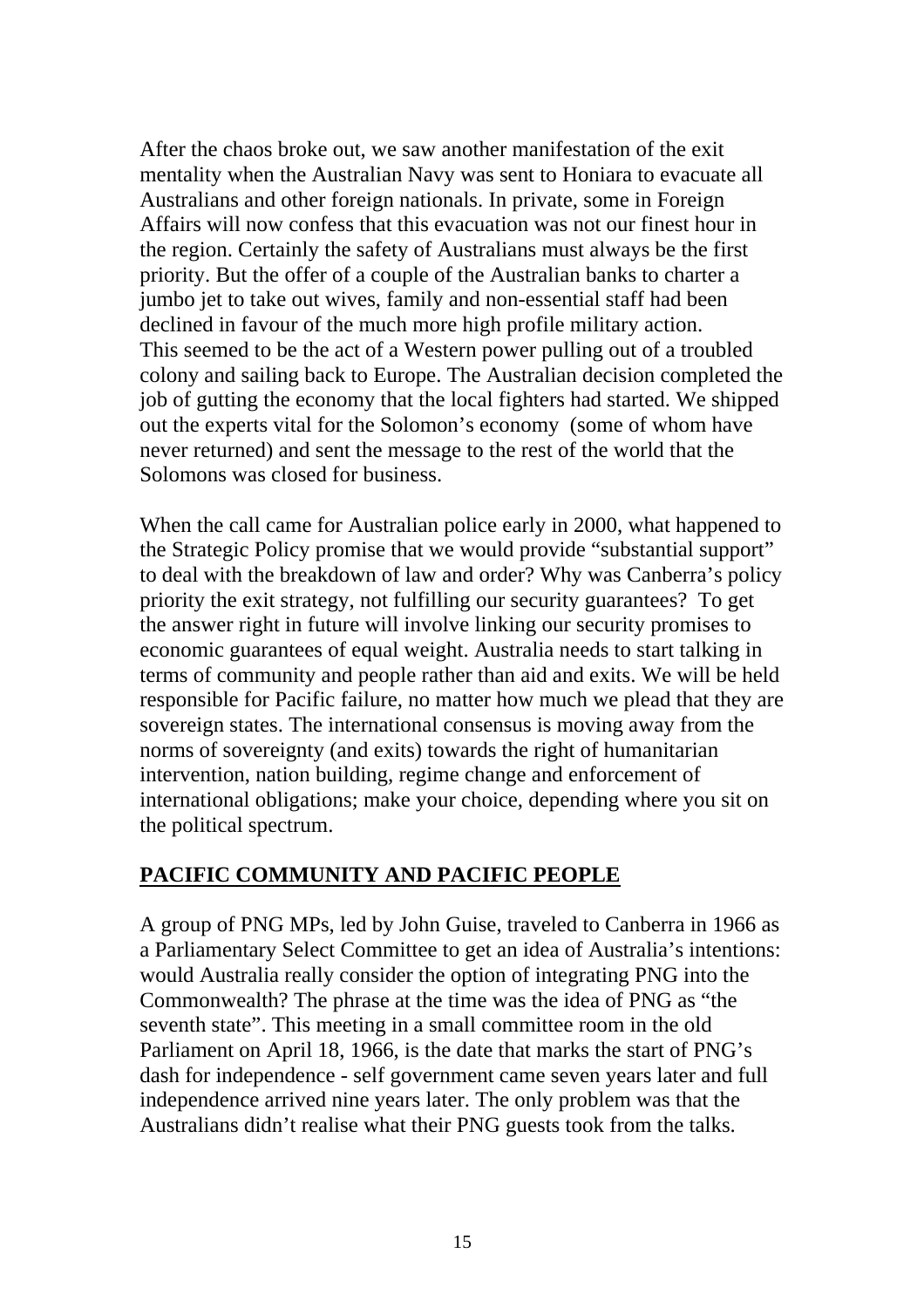The brief for the Australian Ministers was to promise nothing, but rule out nothing. Australia believed any change in PNG's status could still be several decades away. The Territories Minister at the time thought there'd be little change until well into  $21<sup>st</sup>$  century and kept using the "seventh" state" formula. So from Canberra's perspective, it was the classic "the time is not ripe" meeting where nothing is promised and nothing alters.

But for the Papua New Guineans the talks were momentous. Ian Downs' history of the trusteeship says from that day everything changed for PNG's emerging leadership: "There are occasions, as has been shown in problems of law, mining, land and administration, when rational European arguments and views lose their rationality in a Melanesian reaction. The meeting in Canberra was an example of this."[xxi](#page-21-7)

I think this is a bit hard on the Melanesians because they judged accurately that the Australian side had told them there'd never be a "seventh state" option. So, they decided, PNG better start preparing for something different. The MPs went they back to Moresby and to their electorates and said they'd been rejected by Australia. In pidgin, the phrase was "Orli no laikim mifela", meaning literally "They do not like us."

Unfortunately, today, Australia still sends out the same message to the Pacific – we do not want them. And much of the time we don't even realise the way the negative signals are interpreted.

The great taboo, the ten-ton gorilla that nobody will deal with, is our refusal to allow the Pacific to come into Australia as anything but tourists, students or migrants. Over four decades, we have gone from the White Australia policy to a universal, non-discriminatory policy. And at no point in that huge shift has there ever been a moment when Australia opened its doors to the Islanders. Australia has unintentionally subcontracted its Pacific people policy to New Zealand. Polynesians have the right to go into New Zealand and from there to Australia. Melanesians have no such avenue. What that means is that you are much more likely to see a Polynesian face on the streets of Sydney or Melbourne than a Melanesian face.

New Zealand, coming to terms with its sole role as a South Pacific society, has opened its migration doors to the Islands. Australia, dealing with its different Asian and South Pacific identities, has consistently rejected calls to give privileged status to Islanders. Australia has refused to give any special immigration or guest worker status to the South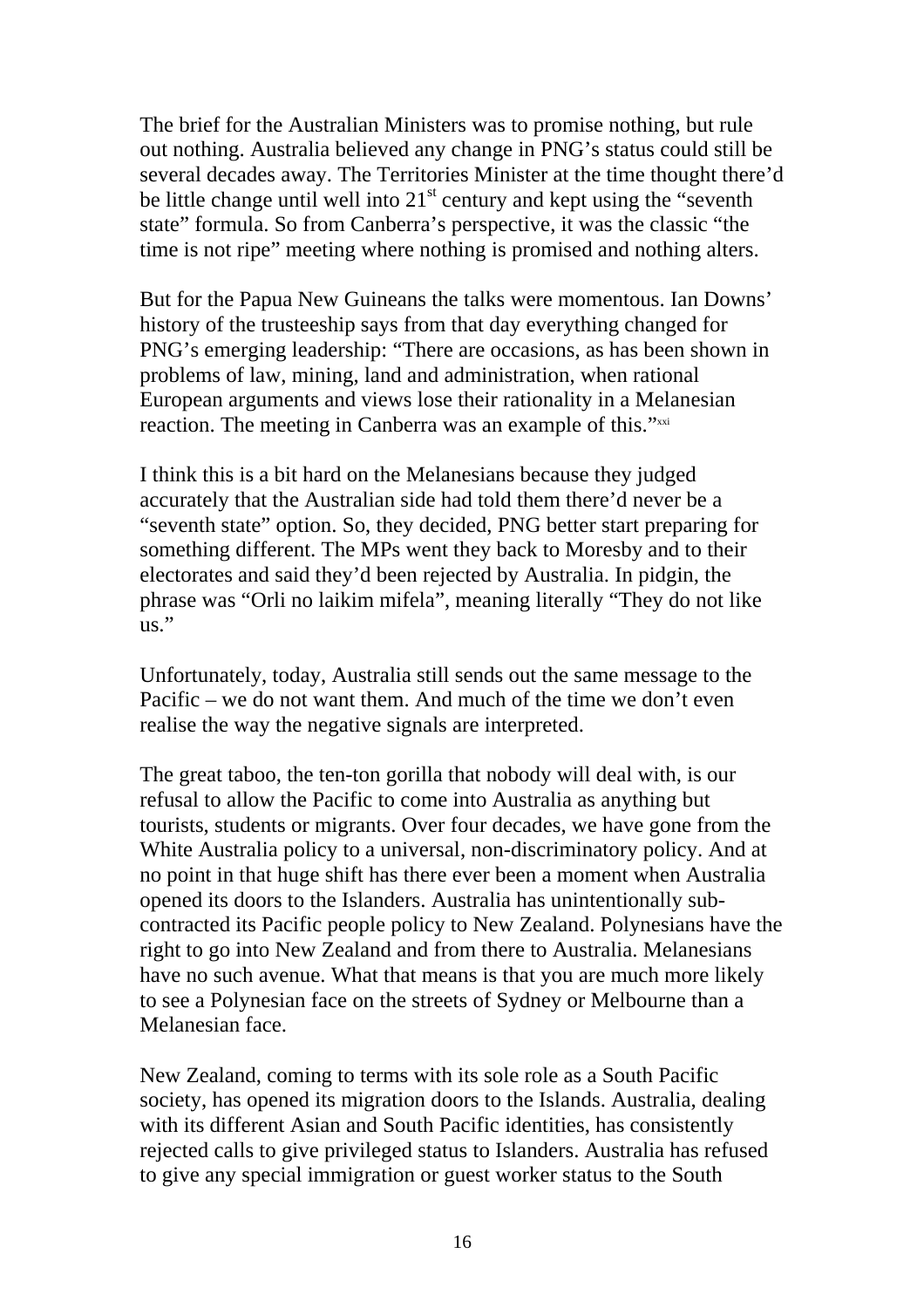Pacific, arguing that this would compromise its non-discriminatory immigration policy. The unspoken element in the argument seems to be that if one regional home, the South Pacific, gets special migration status, then another regional home, Southeast Asia, would be entitled to claim similar access. And what about the special needs of Papua New Guinea? Having escaped the odium of ranking the races under the old White Australia policy, no administration in Canberra wants to revisit the issue.

For the Islands, the problems of rising populations and expectations mean special access to Australia is of continuing importance. The 1984 review of overseas aid, the Jackson report, said Australia had to adapt its assistance to the special circumstances of the South Pacific and recommended a special immigration program to deal with the unique problems of Tuvalu and Kiribati.<sup>xxii</sup> Canberra ignored the idea.

Thirteen years later, the Simons review returned to the "vexed issue" of migration for Islanders from the smaller Pacific atoll states where "there is little or no chance of self reliance". The review said special South Pacific rights to live and work in Australia "may prove to be more costeffective than continuing high levels of aid in perpetuity. Limited access to Australia, either on a temporary or permanent basis, has been argued for as an effective way to assist the very small states whose only export is labour services. It must be acknowledged, however, that there may not be widespread support for such a move in Australia, given high unemployment and a desire to protect the integrity of Australia's largely non-discriminatory immigration policy."[xxiii T](#page-21-3)his part of the Simons report, as with Jackson before it, was quickly buried.

Submissions to the current Senate inquiry on relations with the Pacific were surprisingly sensitive to this "no go" area – most not even mentioning it. The Australian Council for Overseas Aid came down with a wonderfully undecided conclusion: "The issue of job opportunities for Pacific Islanders in Australia is a complex and sensitive one but the pros and cons of the issue need to be considered."[xxiv](#page-21-17) Business groups said a guest worker scheme for unskilled seasonal work such as fruit-picking "would ameliorate the widely held perception that Australia is unwilling to assist Pacific Island countries in small ways which would be very helpful to them."[xxv](#page-21-18)

It is time for Australia to tackle the taboo. We should, first of all, stop dealing with this as a migration issue. Let us put it in a completely different category. Allowing a number of Islanders to come and work in Australia each year should be covered by several non-migration headings,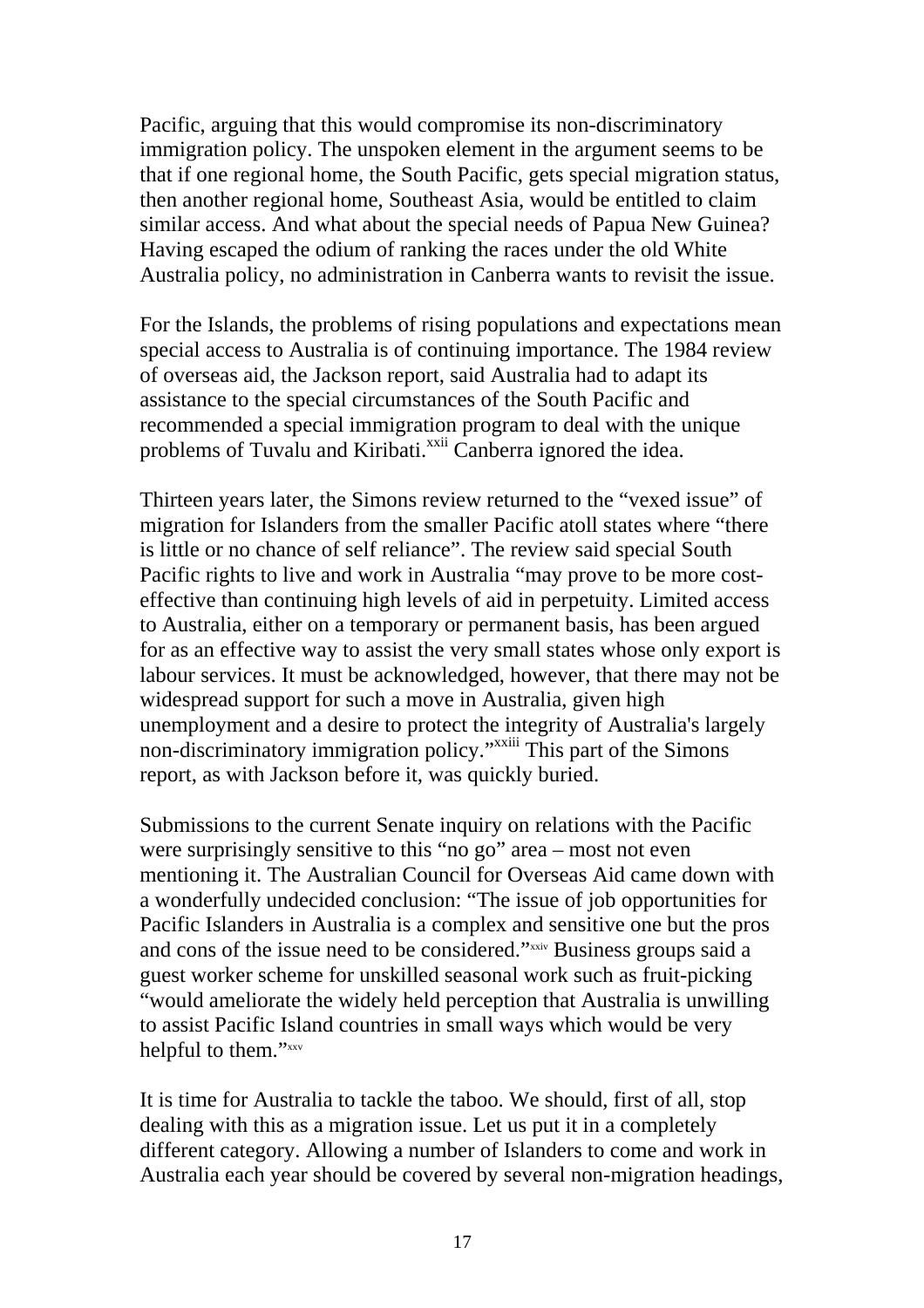including defence, security, aid and regional economic relations. We have a special relationship with the Pacific – we can create special schemes that having nothing to do with permanent migration.

The central concept should be one of partnership with the Island states. This is a key difference from migration, where Australia has, of course, absolute sovereignty. Our aim is to help the Islands so we will do it in concert. Island Governments should take much of the responsibility for running the scheme. They can nominate the workers and take responsibility for whatever conditions or bonds are imposed for a return home.

We are not talking about a large number of people. There are traditional issues that would act to get Islanders to return to their homes, as well as whatever formal undertakings they give to their governments. Many Melanesians would be reluctant to spend too long away for fear of losing their traditional land right claims. Because this would be a scheme run in partnership with the Pacific, Island governments could have some control over the problems of brain drain and loss of expertise. Perhaps even the description "guest workers" could be dropped for something like "Pacific workers".

Killing the taboo would remove an issue that holds back much else in Australia's relations with the Pacific. Australia is always the hesitant partner. The Federal Cabinet decision in April 1971, preceding the first meeting of the South Pacific Forum, called for development of the regional grouping to be handled "with extreme sensitivity and without being hurried," and gave a particular emphasis to avoiding embarrassment on migration policy.[xxvi](#page-21-13) Such caution has persisted.

I've described people policy as the ten-ton gorilla, the taboo topic no one wants to deal with. Probably a better image is of a big dam. Until we breach the dam we can't deal with all the other issues – many of them much easier – held back by our refusal to deal with the number one priority of our neighbours: how to open up new vistas, give new hope and opportunity to their people. We need to stop talking of aid policy in the Pacific and start talking about a Pacific People Policy.

To match our security guarantee with an economic guarantee, it's time for Canberra to advocate the creation of a Pacific Economic Community grouping Australia, New Zealand, Papua New Guinea, the Island states of the Forum and possibly the French Pacific territories.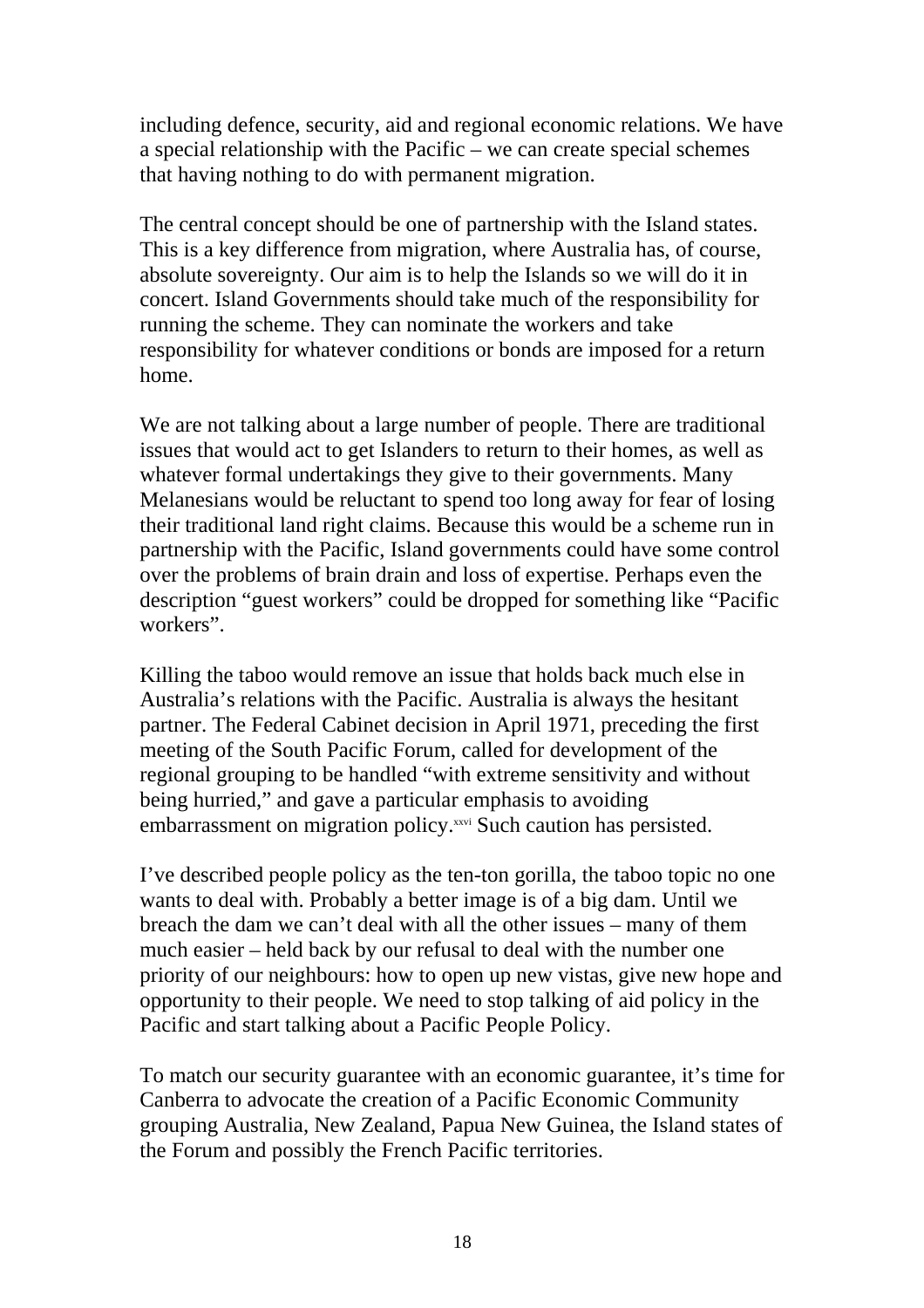Australia should be shamed that the European Union was able to force the Forum Island countries to create an Islands-only free trade grouping. Rattling its aid money, the European Commission demanded the creation of a matching trans-national body so it could more easily conduct its business through the Forum Secretariat in Suva. The EU Aid Commissioner toured the region last October telling the Islands that small is not beautiful, small is ridiculous in economic terms. If the EU can move the Pacific to embrace an economic concept that delivers little real benefit to the Islands (and one they've resisted for 30 years) then Australia and New Zealand should become bolder about creating a regional community that could actually do some good.

Australia needs to take note of the core purpose for the creation for the European Community – preventing another war with Germany; just as the United States sees NAFTA as a means to guarantee democracy in Mexico. Our purpose is to prevent the disintegration of small societies and fragile states. We need to put a regional floor beneath Pacific economies. Australia and New Zealand need a broadly-based Pacific Community so that their demands for reform and change are not merely dismissed as new forms of colonialism. Labour mobility would give Canberra and Wellington fresh bargaining power to move the regional game in new directions. The idea for a Pacific Economic Community is far from new. What is different now is the sense of crisis. Stronger regional structures are needed to give Island states some life support and allow real nation building. This difficult process has to be done while showing due regard to the usual sensitivities about neo-colonialism, interference and paternalism.

Donald Denoon says that to achieve prosperity and harmony, Australia has to revisit and revive the substance - though not the  $19<sup>th</sup>$  Century name - involved in the concept of Australasia: "First we should concede that there is a region and mutual responsibilities within it. What should follow is the creation of a free trade area. Equally necessary is an integrated defence structure. Ultimately the region and its members need something like the European Community, so that currency fluctuations are avoided, capital and technology flow freely, and the benefits of a large market can be enjoyed. Anything less is simply delaying the collapse of the smaller economies and polities, with catastrophic consequences for Australia and New Zealand."[xxvii](#page-21-18) When someone with Professor Denoon's long experience in the region starts talking of catastrophic collapse, the polite forms of the Pacific Way are no longer sufficient.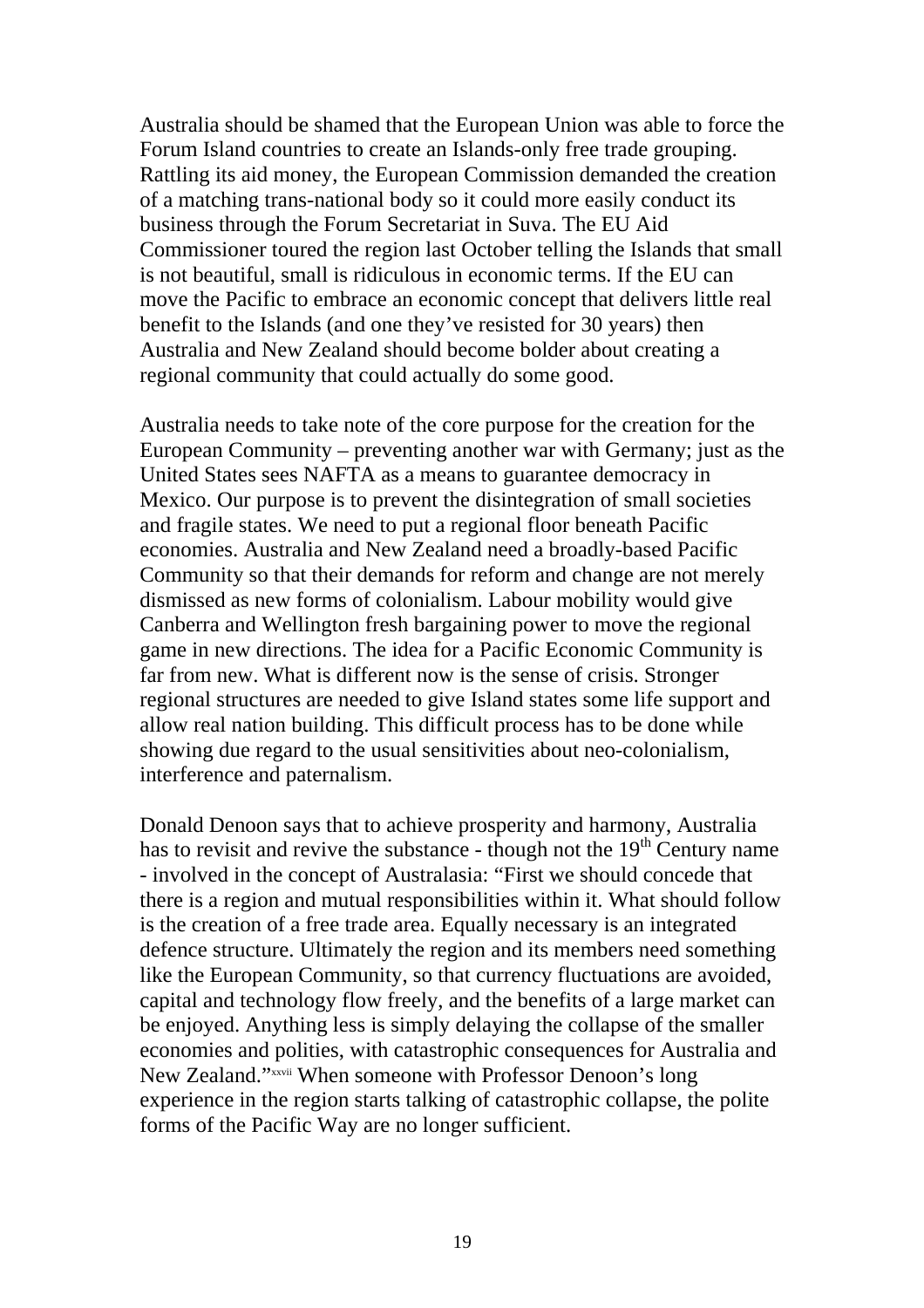One of the proposals Australia and New Zealand should offer PNG and the Islands is the creation of a regional currency, based on the Australian dollar. New Zealand politicians, business leaders and economists have been debating the inevitable crowning of the Closer Economic Relationship by the adoption of the Australian currency. It is time for Australia to stop waiting passively for New Zealand to surrender to the Reserve Bank in Sydney.

Professor Ron Duncan has argued that Papua New Guinea and Solomon Islands should "dollarise". Port Moresby and Honiara would be following the example of smaller countries that already use the Australian dollar. Six of the Pacific states have no national currency; three of these use the Australian dollar.<sup>xxviii</sup> Certainly, the "Aussie" already passes the taxi test throughout the region – an Australia dollar can easily buy a taxi ride (with most drivers being able to pitch the exchange rate at just below the level of a painful rip off!).

Professor Duncan says dollarisation of countries such as PNG and Solomons would:

- Curtail the ability of governments to indulge in profligate deficit financing
- Remove the temptation that a cash-strapped government will just print money and fuel inflation
- Reduce currency risks facing investors
- Substantially reduce inflation and interest rate risks
- Save the costs of a central bank and move highly valuable staff to core government jobs in financial management<sup>[xxix](#page-21-20)</sup>

A Pacific Economic Community and dollarisation are means to attack the corruption and despair eating at Melanesia and threatening other parts of the Pacific. Such ideas fit easily with the world view of the Howard Government, with its commitment to globalisation and free trade. The benefits for the region would be considerable while the economic costs to Australia are relatively slight, as are the gains (Australia already provides an average of one-third of Island imports). The geopolitical spin, though, might be interesting: Australia at the head of a new Economic Community involving 14 developing nations.

Australia has to move beyond being Uncle No: the grump sitting at the head of the table always saying no, it's too hard, we can't deal with, it'll cause domestic problems. Once we start dealing with the people issue then we become the energetic, experienced Uncle with huge resources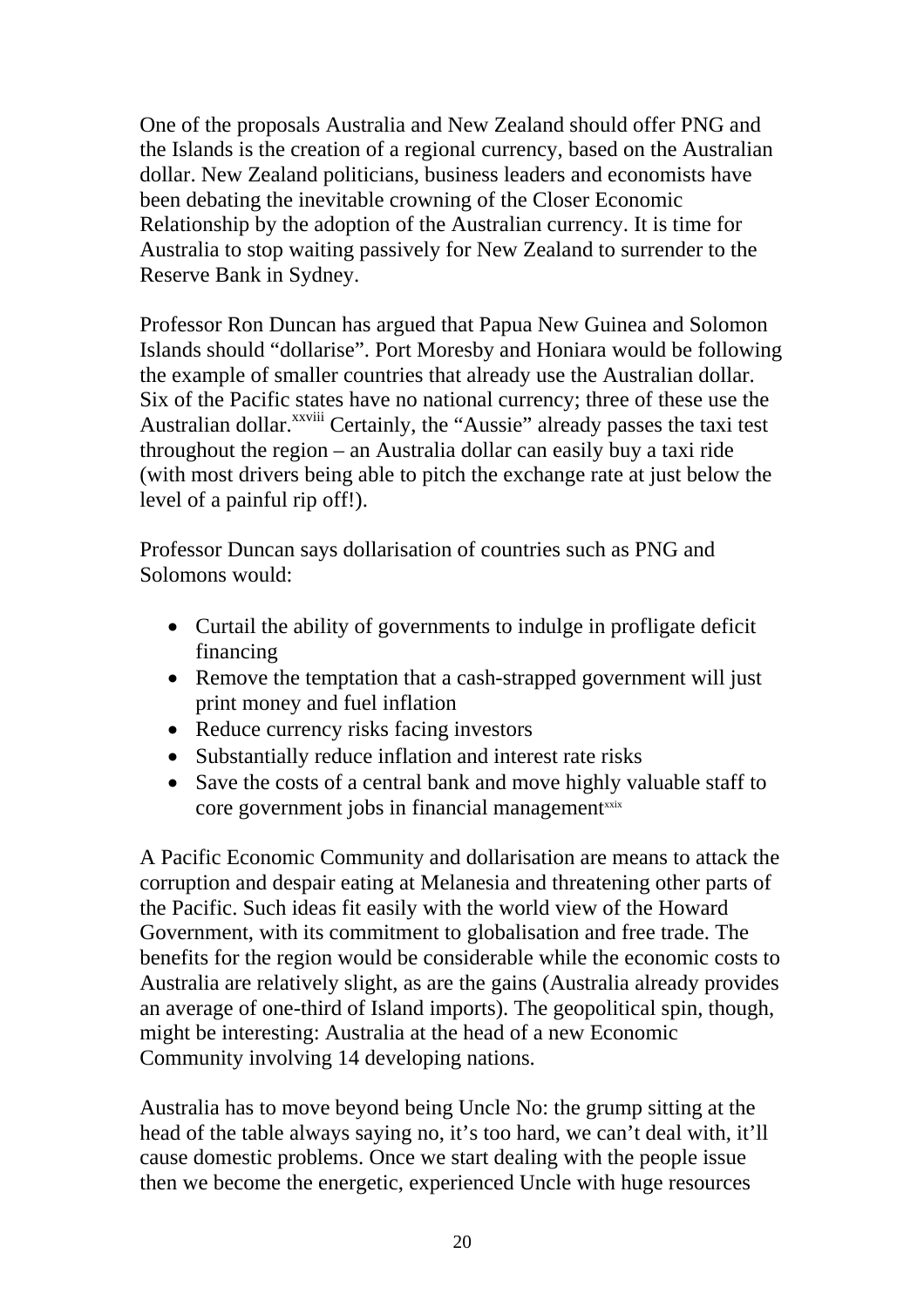and life skills who can offer leadership, guidance and hope on a whole range of economic issues.

To be flippant for a moment, we are taking up as a burden the place everybody else in the world wants to go on holiday. The lucky country lucks out again – we get to do institution building in paradise. We may not be able to get too many of the young adults or the "young retireds" to do extended time in much of the developing world. But what a pitch in the Pacific—we want you to help save countries only a few hours flight away, that are Christian and English-speaking, that know and understand us but at the same time offer extraordinary riches of history, culture, environment and community....oh, and by the way you can leave your jumper at home and take your pick of the surfing and the diving. A people policy in the Pacific rather than just an aid policy means getting the Australian people involved as well. Aid in the hands of the people, rather than consultants, is a slogan with a fine ring to it.

It's time for Australia to stop being Uncle No and embrace our responsibility. Perhaps I should use an old fashioned and valuable word – duty. The King was always told that he had two fundamental duties – to protect the realm and to protect the currency. In the Pacific we are already in the realm protection business and eventually, I think, it will be our currency as well. It's time we embraced those roles. There is no exit strategy for us in the South Pacific. After all, this is where we live.

Graeme Dobell is Foreign Affairs/Defence correspondent for Radio Australia and ABC Radio, based in the Press Gallery, Parliament House, Canberra. Email: dobell.graeme@abc.net.au

\_\_\_\_\_\_\_\_\_\_\_\_\_\_\_\_\_\_\_\_\_\_\_\_\_\_\_\_\_\_\_\_\_\_\_\_\_\_\_\_\_\_\_\_\_\_\_\_\_\_\_\_\_\_\_\_\_

 $\overline{a}$ 

i Robert Menzies, *The Age,* Melbourne, April 27, 1939, quoted in E.M.Andrews, *A History of Australian Foreign Policy: From Dependence to Independence*, Longman Cheshire, Melbourne, 1985, p.105.

ii Donald Denoon, *Australasia: From a conceptual past to a conceivable future*, Speech top the Centre for International Studies, New Delhi, December, 2002, p.10.

iii Australian Strategic Policy Institute, *Beyond Bali: ASPI's Strategic Assessment 2002*, Canberra, November, 2002, p.29.

<sup>&</sup>lt;sup>iv</sup> Joint Parliamentary Committee on Foreign Affairs, Defence and Trade, *Australia's Relations with Papua New Guinea*, Canberra, 1991, p.1.

<sup>&</sup>lt;sup>v</sup> 44,251 Fijians were resident in Australia in the 2001 census. The exodus to Australia of Fijians overwhelmingly Indo-Fijians - since the first coup in 1987 means Fijians are the largest Pacific population in Australia after New Zealanders.